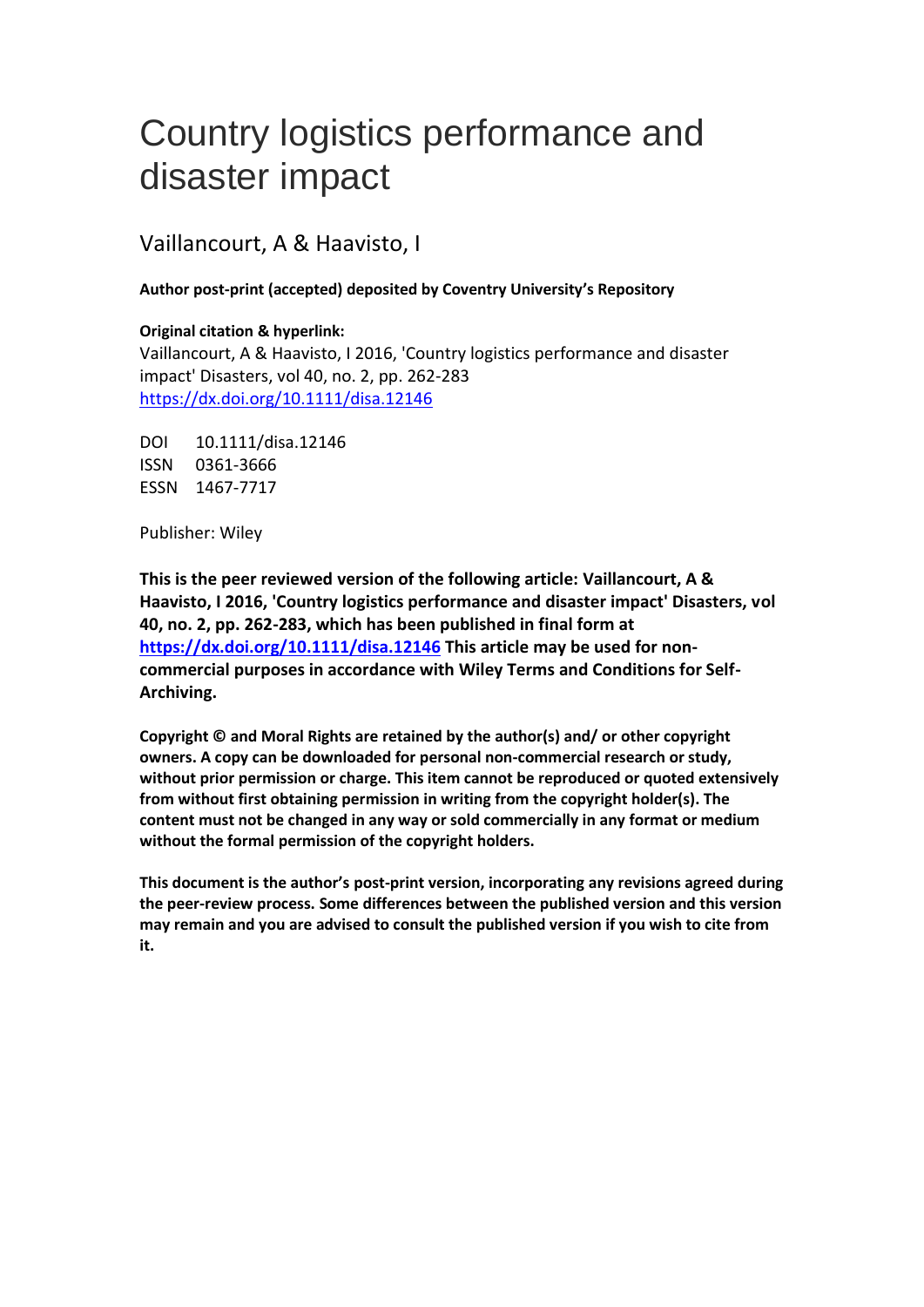Country logistics performance and disaster impact

## Alain Vaillancourt

### &

Ira Haavisto

Hanken School of Economics, Humanitarian Logistics Institute, Helsinki Finland.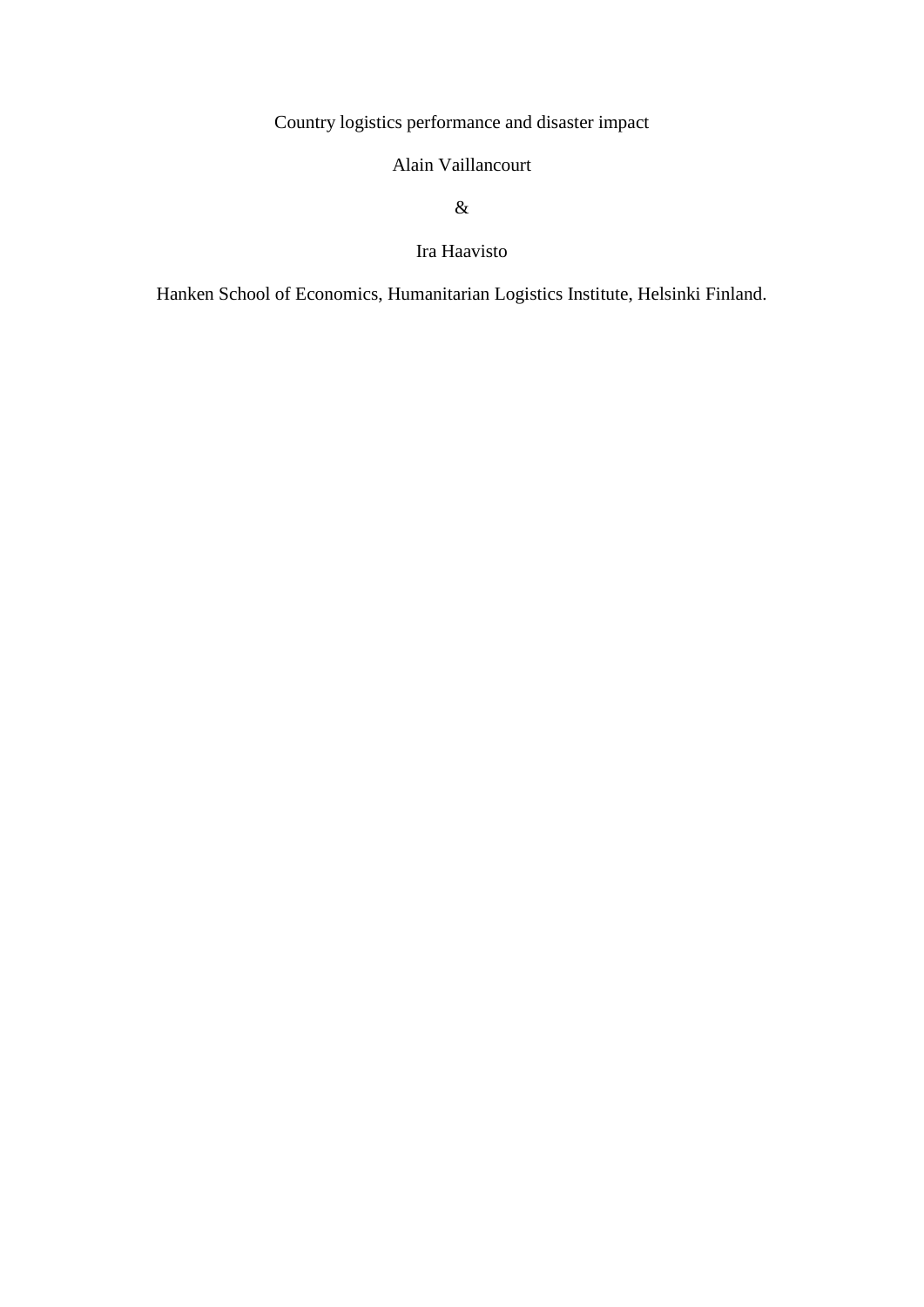#### **ABSTRACT**

The aim of this paper is to deepen the understanding of the relationship between country logistics performance and disaster impact. The relationship is analyzed through correlation analysis and regression models for 117 countries for the years 2007-2012 with disaster impact variables from The International Disaster Database- EM-DAT and logistics performance indicators from The World Bank. The results show a significant relationship between country logistics performance and disaster impact overall and for 5 out of 6 specific logistic performance indicators. These specific indicators were further used to explore the relationship between country logistic performance and disaster impact for three specific disaster types (epidemic, flood and storm). The findings enhance the understanding of the role of logistics in a humanitarian context with empirical evidence of the importance of country logistics performance in disaster response operations.

**Key words:** Logistics performance, Humanitarian logistics, Disaster impact and Disaster preparedness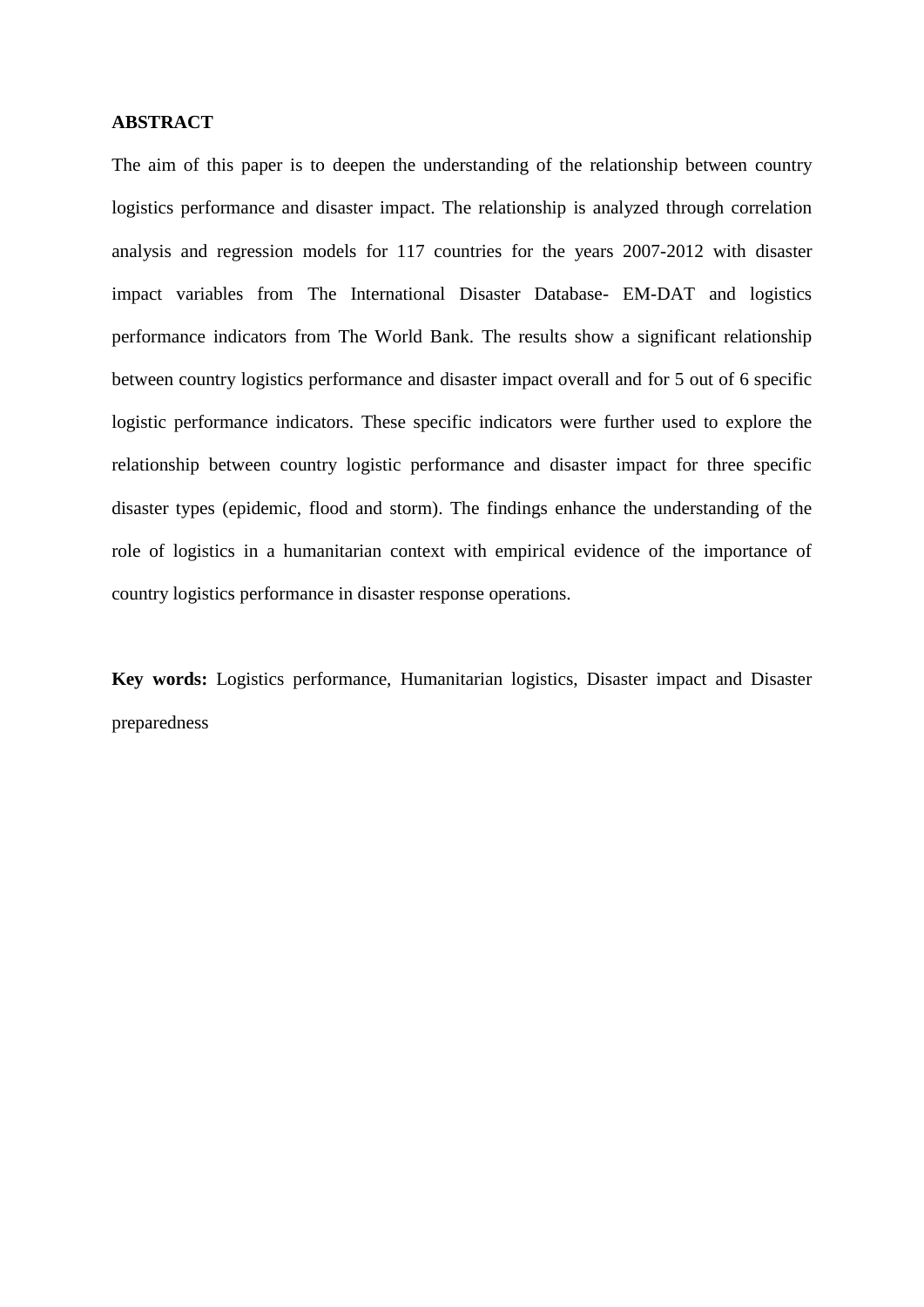## Introduction

A rise in the number of natural disasters and people affected by these disasters has occurred in the last decade (EM-DAT, 2009; McEntire, 1999; Tatham *et al.*, 2012;). The current decade has also seen population growth, urbanization and climate change contribute to an increased vulnerability to natural disasters, especially in less developed countries (Abramovitz, 2001; Fink & Redaelli, 2011). The logistical challenges of humanitarian response are of interest to both academicians and practitioners and in recent years activities related to the humanitarian response supply chain have received much attention (Day *et al.*, 2012; Jahre *et al.*, 2009; Kovàcs & Spens, 2007; van Wassenhove, 2006). Results from research state that up to 70% (van Wassenhove, 2006) or even up to 80% (Trunick, 2005) of the costs in humanitarian response account for logistics cost. Furthermore, factors such as availability of supplies and country infrastructure are recognized to be critical success factors in humanitarian supply chains (Beresford & Pettit, 2009). Moreover when a country is hit by a disaster, humanitarian organizations strive to reach the affected area within 72 hours of the event depending on its location (Tatham *et al.*, 2012). A country´s capacity to handle an event during these first 72 hours can have an effect on the impact of the event (Beresford & Pettit, 2009; Haavisto, 2012). Therefore when humanitarian organizations do arrive on location; they rely heavily on the resources in-country (Tatham *et al.*, 2012) one of them being the logistics network. The importance of the timing window for the response means that planning and preparing for disasters is generally considered to be more cost-effective than post-disaster initiatives such as disaster relief and recovery (Altay et al., 2013; Christoplos et al., 2001; Skoufias, 2003). Logistics activities during the response often require planning and preparing for (Beresford & Pettit, 2009; Kovàcs & Spens, 2007; McEntire, 2002; Perry, 2007; van Wassenhove, 2006;) since activities such as supplier selection, procurement and customs clearance are time consuming processes. This study combines disaster impact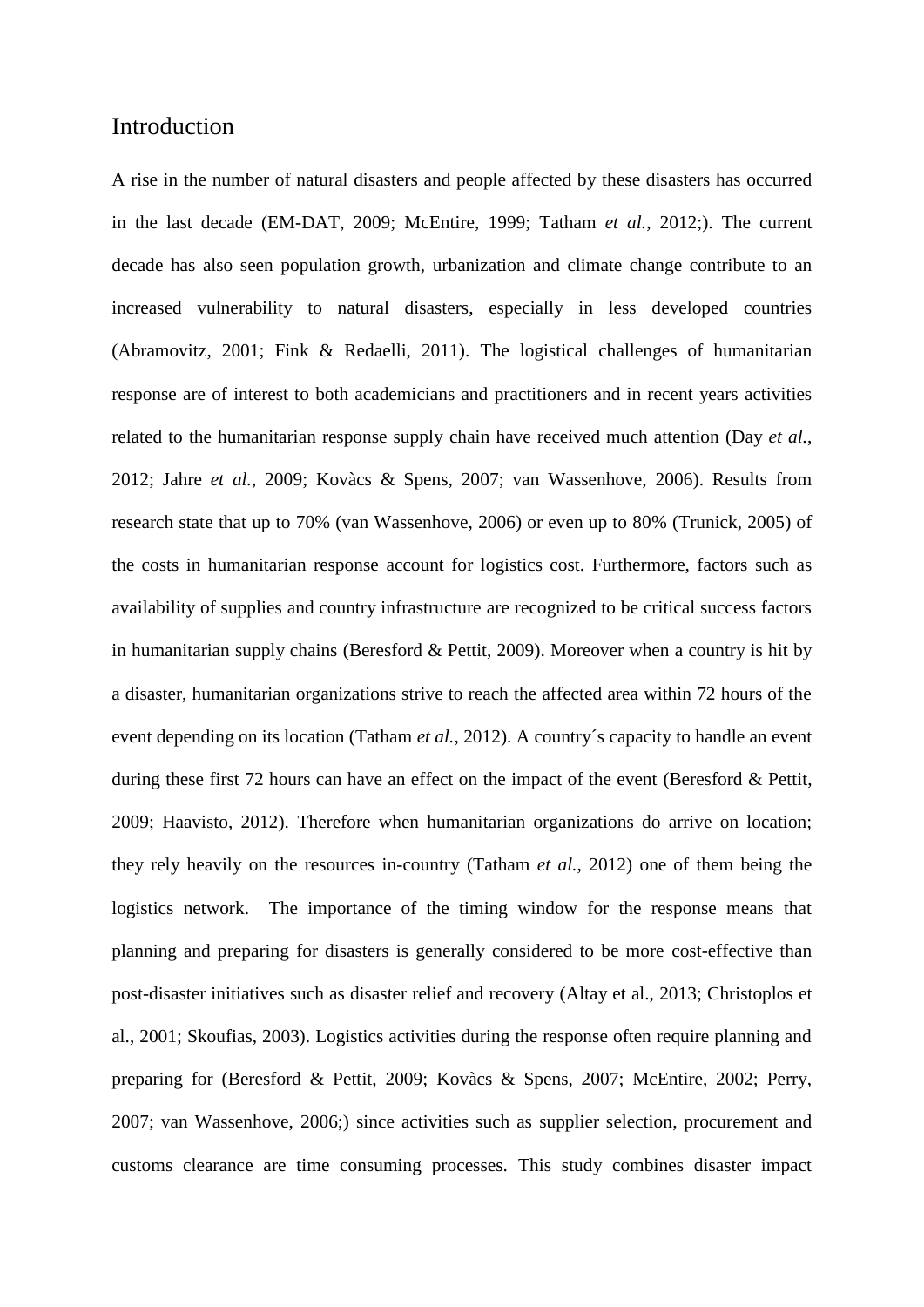literature and humanitarian logistics literature and strives to understand the role of country logistics performance in disasters response. In this study we are looking at country specific logistics performance (LPIs); these indicators for country logistics performance have been compiled by the the World Bank, through surveys in different countries over the years 2007 to 2012 and their purpose is to connect logistics performance and trade competitiveness (Arvis, et al., 2010; The World Bank, 2012). The metrics developed are then used to rank the logistics performance of countries and serve as a catalyst for domestic policy reform. The aim of this study is to analyze country logistics performance in relation to the number of people affected in a disaster. The study builds on Haavisto (2012) findings which indicate that a correlation between country logistics performance and disaster impact for the 2007-2010 periods can be found. The first part of the study covers different notions relating to disaster and logistics such as disaster preparedness, disaster response, and disaster impact as well as logistics performance. The second part includes the methodology, discussion of the data, an analysis of the correlations and regression models and a concluding discussion.

# Literature on disasters and logistics performance

McEntire (1999) states that humanitarian organization organizations' planning and preparing for disasters have improved over time and logistical decision making is part of humanitarian organizations' strategies but that there is still a lack of sufficient capacity building and planning by countries to cope with disasters alone. Disaster response is characterized by numerous factors that create uncertainty and that cannot be found in the commercial sector (Kovàcs & Spens, 2009; Murray, 2005; van Wassenhove, 2006;). The commercial sector differs from the humanitarian sector since in most cases, the beneficiaries, their location and their needs are unknown at the start of the response activities (Kovàcs & Spens, 2009; van Wassenhove, 2006). A relief operation is therefore characterized by demand uncertainties in the form of location, type and volume of activities (Beamon & Balick, 2008), these demand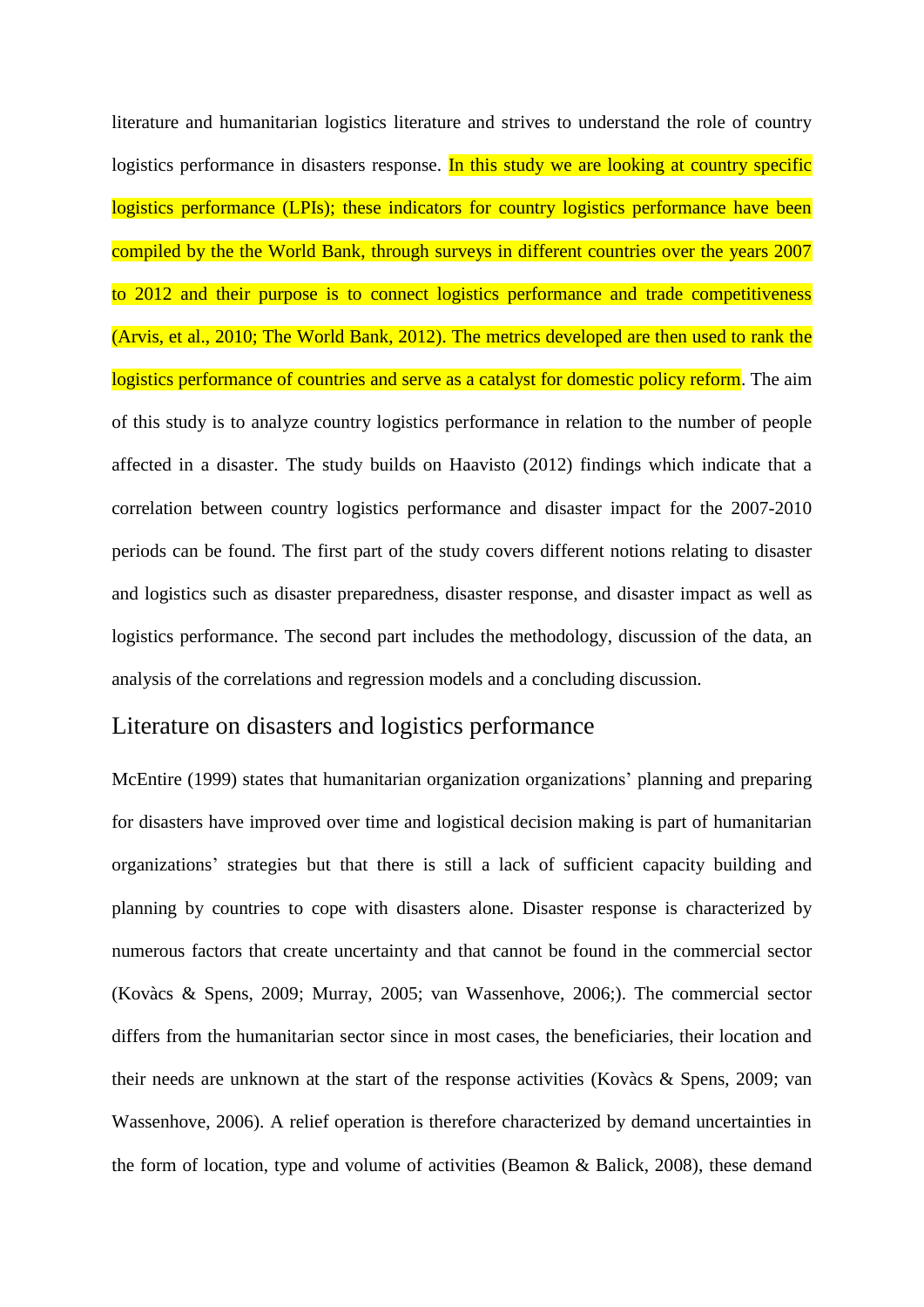uncertainties being hard to manage; Beamon and Balick (2008) further argue that the unpredictability of a disaster makes the planning and preparation even more important. The lack of preparedness in the humanitarian sector can be due to the fact that organizations do not have enough funds allocated for planning, countries not having capacity for disaster preparedness and/or the unpredictability of the event (Day *et al.*, 2012; Oloruntoba, 2005). Furthermore, donor countries might not donate international emergency aid as a function of the actual disaster impact, but rather following a different set of criteria such as the status of the affected countries (former colonies, oil exporting countries and other factors; (Fink & Redaelli, 2011)). Affected countries, especially developing countries with poor infrastructure and where emergencies often take place (Beresford & Pettit, 2009; Jennings *et al.*, 2000), might also not have the required resources for disaster prevention and preparedness. To understand this lack of resource, Kovács and Spens (2009) emphasize that it is crucial for a humanitarian operation to recognize what the preparedness level of the pre-disaster area is. The impact of a disaster can further be reduced by setting up warning systems (Beresford  $\&$ Pettit, 2009) and by effective disaster management. To enhance disaster management and respond properly, authorities ought to have a disaster response plan, trained personnel, and the necessary physical resources (relief goods, means of transportation) (McEntire, 2004; Oloruntoba, 2005).

Certain disaster prone areas have higher preparedness to face a disaster. Iceland, Japan and New Zealand are good examples of high mitigation capacity (Keefer *et al.*, 2011). Mitigation is required since these areas are prone to earthquakes, have a high probability of predicting an upcoming event and they further have a high level of local preparedness. Proper preparation and planning can partly be explained by good governance as well as the possibility to pay for the costs of such preparedness, which poorer country might not be able to afford (Keefer *et al.*, 2011). These costs for developing disaster prone areas such as for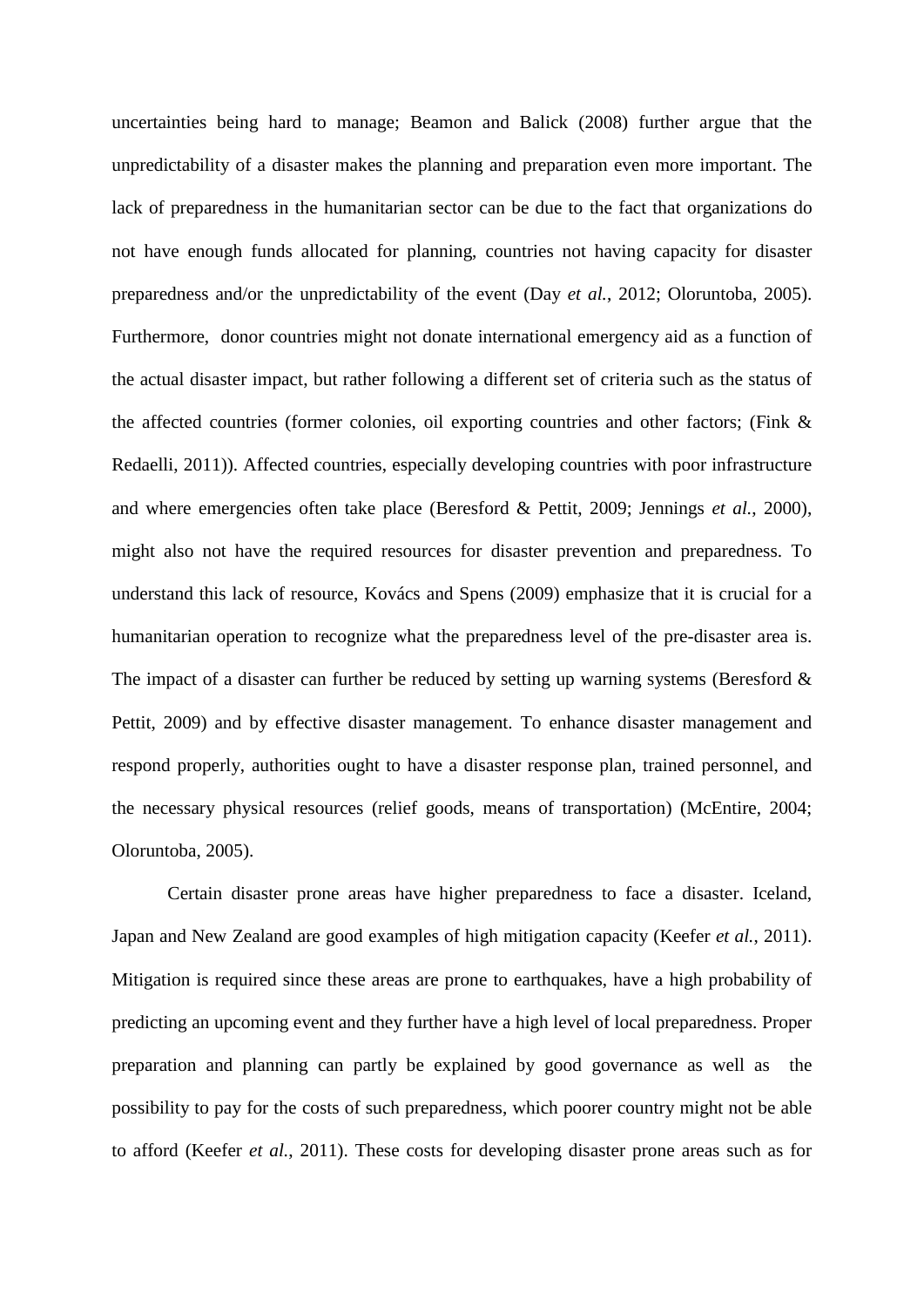example West Africa (EM-DAT, 2009) which has a pattern of slow on-set disasters might be too high and results in a lack of preparedness.

## Disaster impact, disaster phase and disaster type

All disasters, whatever their type, have a common aspect: the severe impact they have on people's lives, properties and on the environment (Shaluf, 2007). These impacts are often quantified by researchers on a population and on a nation's development (Albala-Bertrand, 1993; Loayza *et al.*, 2012; Skidmore & Toya, 2007). The damage caused by a disaster is seen to not only have an immediate impact on peoples' lives but might also have a long term negative impact on a country's economic development depending on the type of disaster (Loayza *et al.*, 2012). To be able to measure the impact of a disaster it is important to recognize the different characteristics and types of disasters. Different types of disasters: man-made, natural, sudden-onset, slow-onset (Kovàcs & Spens, 2009; van Wassenhove, 2006), can further be divided into disaster sub-groups such as: geophysical, meteorological, hydrological, climate-related and biological disasters (EM-DAT, 2009). Disasters have a predicted impact that can be measured in magnitude for example on the *Richter scale* for earthquakes, or the *Saffir-Simpson Hurricane Damage Intensity Scale* for hurricanes. For an industrial accident such as for example an oil spill, the environmental impact is often measured through economic costs. One way of measuring the impact of a disaster is to measure post-event variables (Fink & Redaelli, 2011; Skidmore & Toya, 2007; Strömberg, 2007). Disasters can occur suddenly or can be foreseen; Van Wassenhove (2006) finds 97% of disasters as man-made which mean that they should have been preventable. Preventability is not always possible, for example an earthquake cannot be prevented but its impact can be reduced through proper planning. To respond to a disaster, NGO's and governments´ need different resources and approaches for each response phase. The phases of a disaster have been extensively researched (Beamon, 2004; Bedini *et al.*, 2009; Jahre & Heigh, 2008;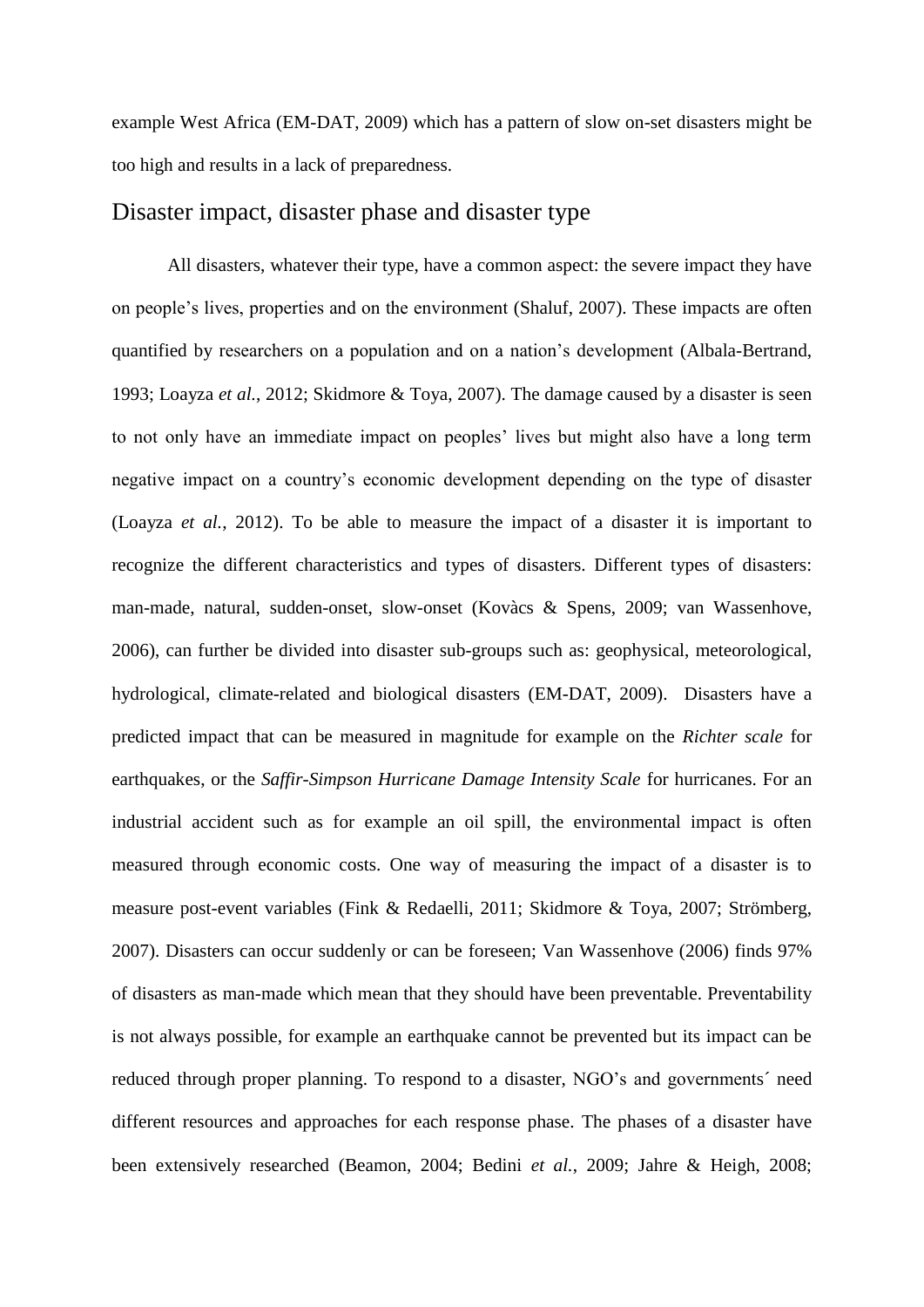Schulz & Heigh, 2009; Thomas, 2002) and although different terminology is used, the phases can broadly be put in three categories: preparation, response and reconstruction. Each of these phases has its own implications and limitations for the purpose of humanitarian logistics. Supply availability can be limited and it can be time consuming to retrieve knowledge from a potential disaster area (Yi & Kumar, 2007). Activities in the first phase include planning for logistics deployments (Tatham *et al.*, 2012) and assessment of country logistics capability and is seen as the most crucial phase since a proper preparedness level will affect the performance in the two second phases (Jahre & Heigh, 2008).

The second phase of response is the point where logistic resources might be severely disrupted for a short period of time depending on the type of disasters, its geographical location and its impact (Day *et al.*, 2012; Safran, 2003). These disruptions to the country logistic performance might play a role in the impact of the disaster. A reduction of this impact could be obtained through the deployment of resources delivering aid and assistance in a timely manner which prevents victims from being displaced or evacuated and preventing injuries or other issues through mitigation of the disaster impact's and its aftermath. The third phase, involves development agency and sometimes long term aid (McEntire, 2004; Régnier *et al.*, 2008). Neither the third phase nor first phase are aimed at using resources to respond once a disaster has struck thus this research focuses more on the country logistic performance after a disaster strikes and the country is in the response phase.

Disasters can also have different timings, there are fast-onset disasters (for example: earthquake, landslide, flood, storm) and slow-onset disasters (for example: erosion, pests, insects, drought) (Kovàcs & Spens, 2009). The characteristic of a slow onset disaster is that it unfolds slowly with some predictable outcomes, while rapid onset disasters include hurricanes, earthquakes and tornados which are unpredictable (EM-DAT, 2009; van Wassenhove, 2006). The predictability of slow onset disasters means that theoretically there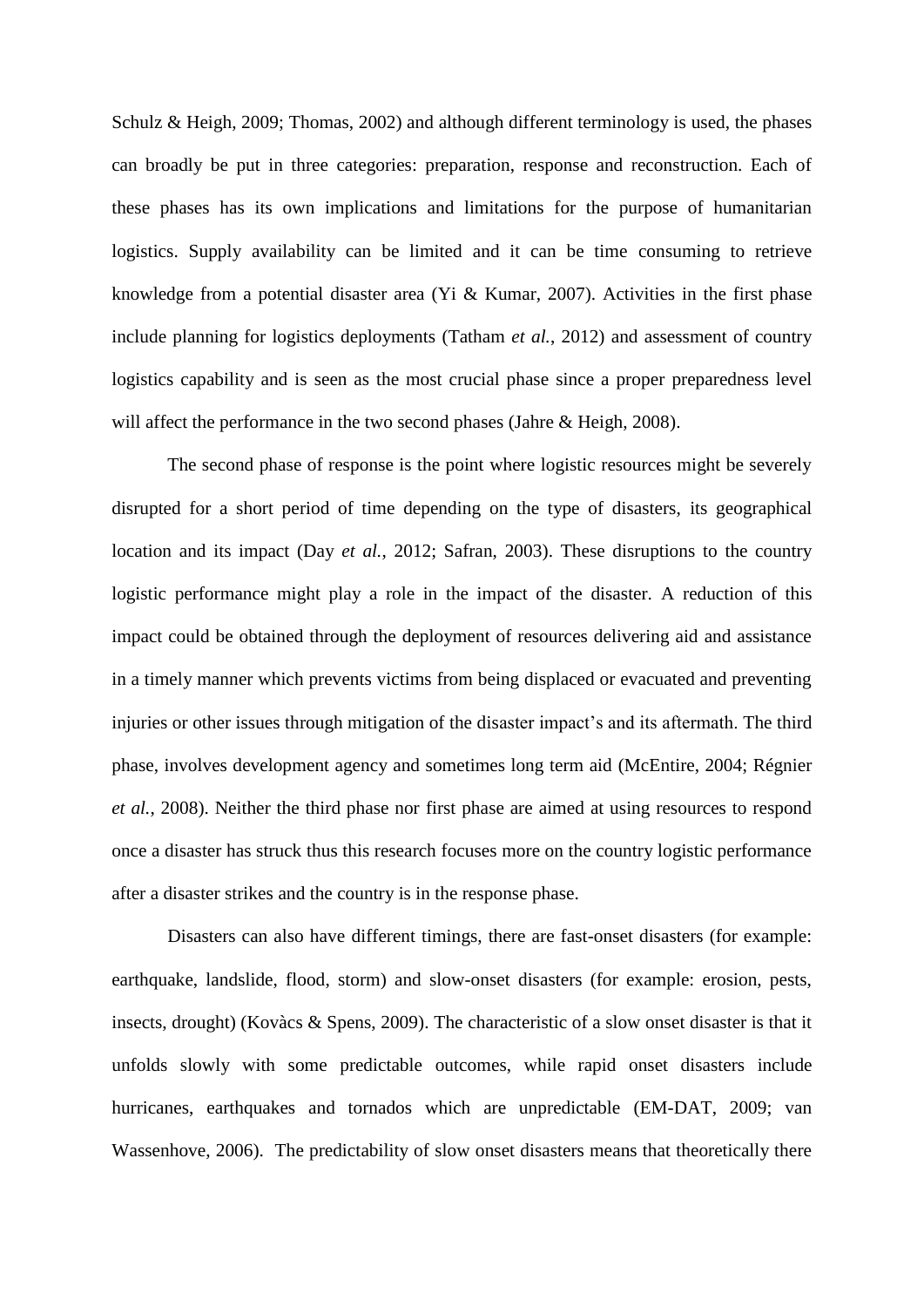is more time for countries and organizations to plan and prepare for a slow onset disaster, but since these disasters often develop over a long period of time, resolving the issue is often not urgently discussed (Kivikuru, 2011). The lack of discussion can lead to less interest from donors resulting in less funding to organizations and affected countries to plan, prepare and respond (Lindberg & Bryant, 2001). Timing for occurring disasters can last from a few minutes to decades for extremely slow on-set disasters, water level rises for example, can allow for communities to adapt to their changing environment and not actually be affected by the disaster (Cutter *et al.*, 2008). Because of these differences in disaster timing the impact is not the same depending on the type of disaster; a review for South-East Asia points out that the majority of disasters related deaths are from fast on-set disasters (Heltberg, 2007). However, slow on-set disasters can be linked to severe disruptions as well. In the case of resource poor areas such as northern Kenya, the better preparation and a knowledge of lead times (Mude *et al.*, 2009) can help reduce performance needs of logistics to respond to a disaster. Disasters can also occur in different patterns with fast and slow on-set taking turns escalating each other, this can be the case of epidemics where a storm, flood or drought leads to malnutrition, poor sanitation and crowding in certain area which helps communicable diseases to spread.

# Country logistics performance

In humanitarian logistics research, logistics performance is most often referred to as the logistics performance of an organization, a supply chain or a supply chain network (Beamon & Balick, 2008; Blecken *et al.*, 2009; de Brito *et al.*, 2007; Schulz & Heigh, 2009). However, this study analyzes logistics performance from a country perspective. Country logistics performance in this study is ascertained with the World Banks country logistics performance indicators (LPI's). The LPI's investigates the connectivity of the main trading gateways (Dollar *et al*., 2004; The World Bank, 2012); this makes it a relevant indicator in relation to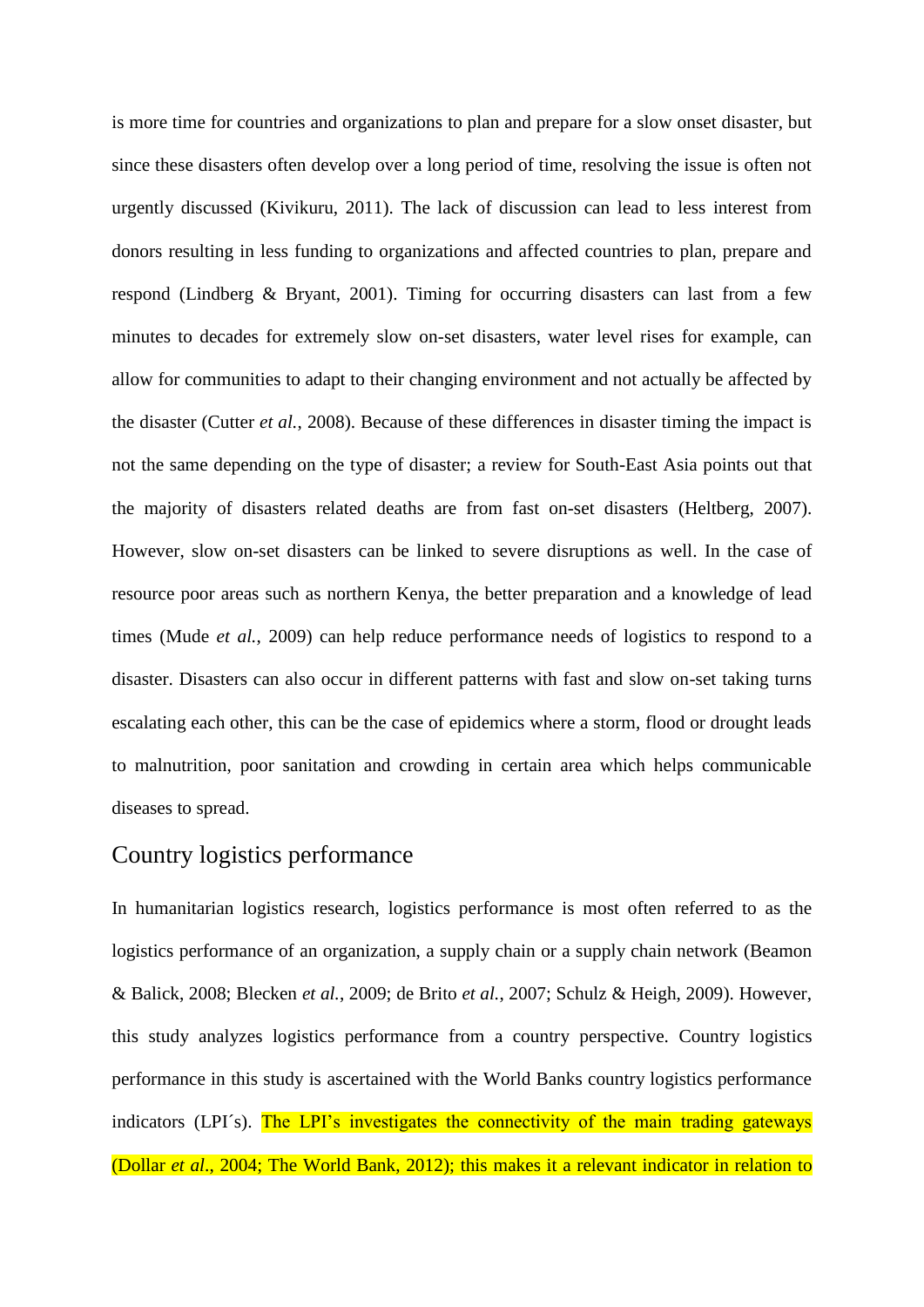humanitarian logistics. Indeed, a number of actors in humanitarian logistics are international (Kovacs & Spens, 2007) and will thus have international supply chains that make use of the main trade gateways. Being situated near economic centers of countries, these gateways will play a role for pre-positioning and response. Indeed, since the procurement process is important for lead times (Maon *et al*., 2009), organizations will often have warehouses in areas close to the main port of entries either for pre-positioned goods procured locally (Coulter, 2007) or procured globally and can also set up temporary warehouses for arriving materials during emergencies (Bukhari *et al*., 2010). The type of items required in the emergency might also influence the use of the trading gateways with high value items or high quality items such as medical goods or pre-assembled kits being procured globally (Berger  $\&$ Garyfalakis, 2013) while lower quality goods such as food aid might be procured locally or even might be substituted for direct cash payments (Lentz *et al*., 2013). The length and intensity of the disaster might also deplete local stocks and force the importation through main trading (air)ports of different type of goods. By measuring the performance of trade gateways, the LPI's offer an indicator of country logistics performance that will affect the most important humanitarian organizations that operate with global supply chains at different steps of a disaster response.

There is a limited amount of research conducted on country specific logistics performance in the humanitarian setting. One of the few studies conducted (Haavisto,2012) identified a negative correlation between country logsitics performance and average number of people affected in disasters for countries that have an average overall LPI ranking. However, there are multiple other indicators (*the port infrastructure index, the port efficiency index, the transport cost index* (Clark *et al.*, 2004)) developed to measure the logistics performance of a country. The logistics performance might be related to the timeliness and cost in a humanitarian response operation, in a similar manner that it is linked to trade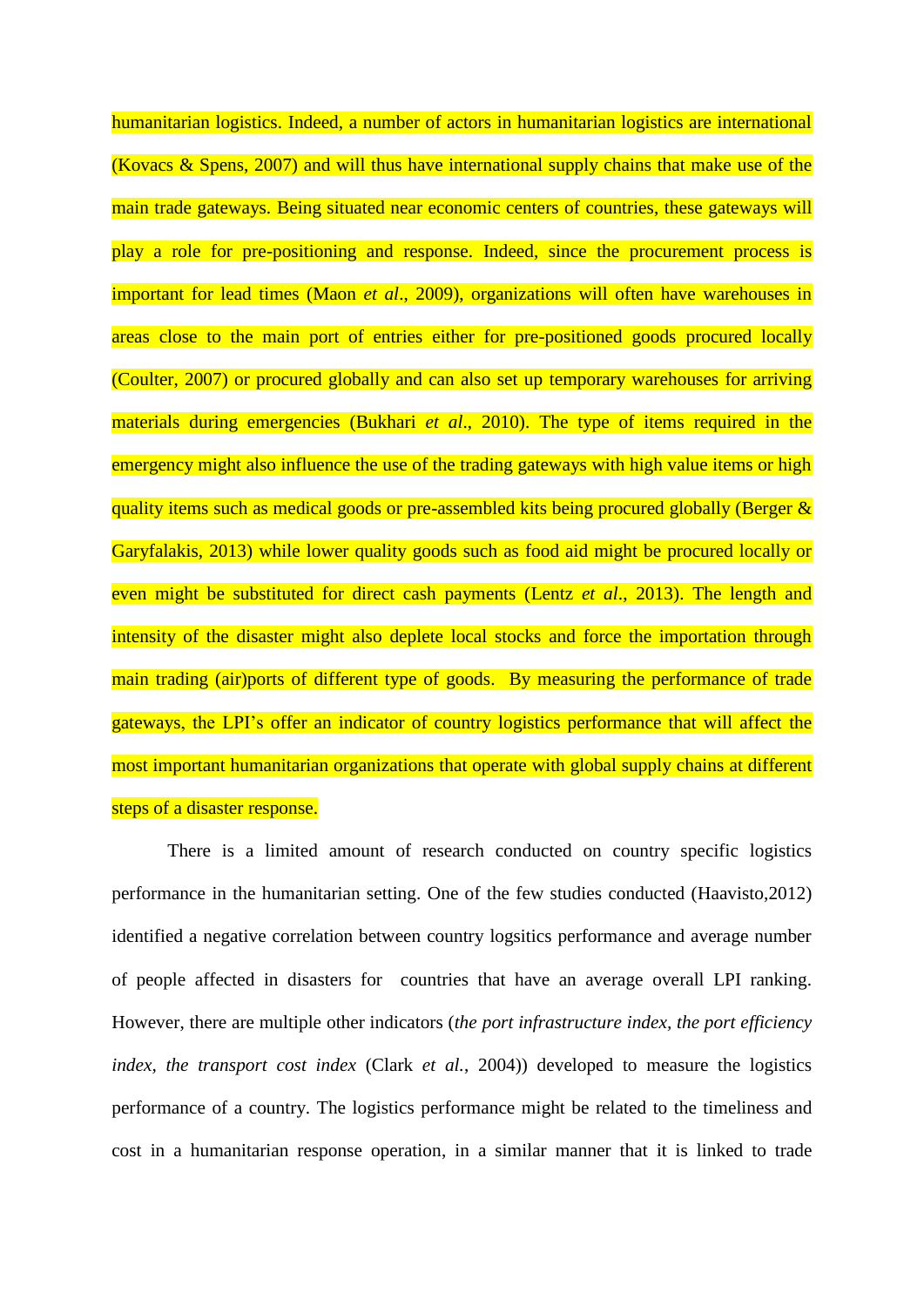competitiveness (Hausman *et al.*, 2005; Navikcas *et al.*, 2011). The logistics performance of a country might even have a larger significance for the humanitarian sector than for the commercial one, since a disaster is determined by time and place uncertainty and the outcome of the operations is measured in lives (Kovàcs & Spens, 2007), number of people injured, number of people affected and economic damage (EM-DAT, 2009).

# Empirical approach and analysis

To better understand logistics performance, we utilize specific logistics performance indicators as well as the overall measure of logistics performance. First, a simple Pearson´s ranked correlation analysis is conducted between the different LPIs and the measures of disaster impact from EM-DAT. Second, the correlation analysis is followed by an ordinary least square regression model that strives to portray how country logistics performance influences disasters impact, as measured by amount of people affected. To better understand the impact of the different aspects of country logistics performance, a regression model is developed for each specific LPI indicator ("LPI: Overall", "LPI: Efficiency of customs clearance process", "LPI: Quality of trade and transport-related infrastructure", "LPI: Ability to track and trace consignments", " LPI: Ease of arranging competitively priced shipments", "LPI: Competence and quality of logistics services" and "LPI: Frequency with which shipment reach consignee within schedule or expected time"). Finally, regression models are developed for disaster types, with the logistics indicators shown to have high significance in the overall regression models. The significance levels in this study are: \* significant at  $\rho$  < 0.1, \*\* significant at  $\rho$  < 0.05 and \*\*\* significant at  $\rho$  < 0.01.

#### Data

The data measuring disaster impact in this study is extracted from the EM-DAT database. For disasters to be entered into the database, one out of four disaster criteria must be met: ten or more people killed, a state of emergency, a call for international assistance or one hundred or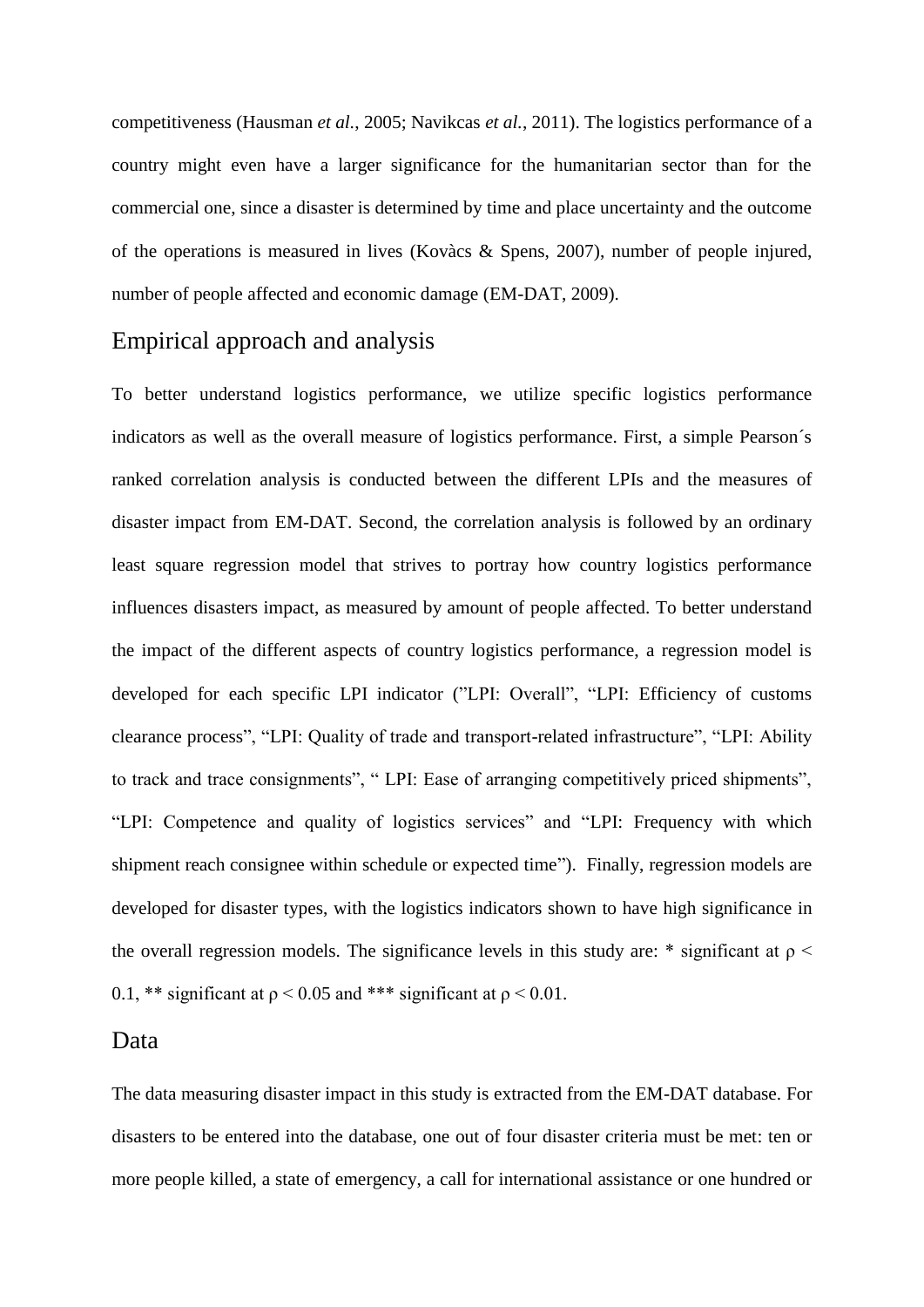more people reported affected (EM-DAT, 2009). A person who is categorized as affected by the disaster in the EM-DAT data base is one who needs immediate assistance; he or she can be a displaced or evacuated person (EM-DAT, 2009). In this study the EM-DAT database data is utilized since this database has a broad coverage of disasters and is fully available to the public (Haavisto, 2012) and is often referred to in studies in disaster impact models (Fink & Redaelli, 2011; Keefer, et al., 2011; Loayza, et al., 2012; Skidmore & Toya, 2007).

EM-DAT classifies disasters into the following 15 disaster types: *complex, drought, earthquake, epidemic, extreme temperature, flood, industrial accident, insect infestation, mass movement dry, mass movement wet, miscellaneous accident, storm, transport accident, volcano* and *wildfire* (EM-DAT, 2009). All natural disaster types are included in the correlation analysis and in the initial multivariate regression. The subsequent disaster specific regressions are for: storm, flood, and epidemic. The extraction from EM-DAT provided the dates/type of the disaster, the country, location, type of disasters, name of the disaster, number of people killed, number of people affected, the estimated damages (US\$ Millions) . The start date helps to determine the specific year and the years 2007-2012 were kept in the data as discussed below. The total number of people killed, people affected and the average economic cost was then tallied per country per year, which is then followed by a similar tally for three specific disasters: flood, disaster and epidemic.

It is important to note that EM-DAT has some limits when it comes to representing disaster data. The data is from multiple sources and international organizations that can have different data collection and assessment policies (EM-DAT, 2009), in certain cases the limited number of parties reporting the data might also reduce the accuracy of the data and make it harder to verify. Furthermore, EM-DAT data does not consider armed conflict as a disaster and thus does not record any information on this subject; such conflicts and the effects they have on natural disasters are therefore not accounted for in the data. Furthermore,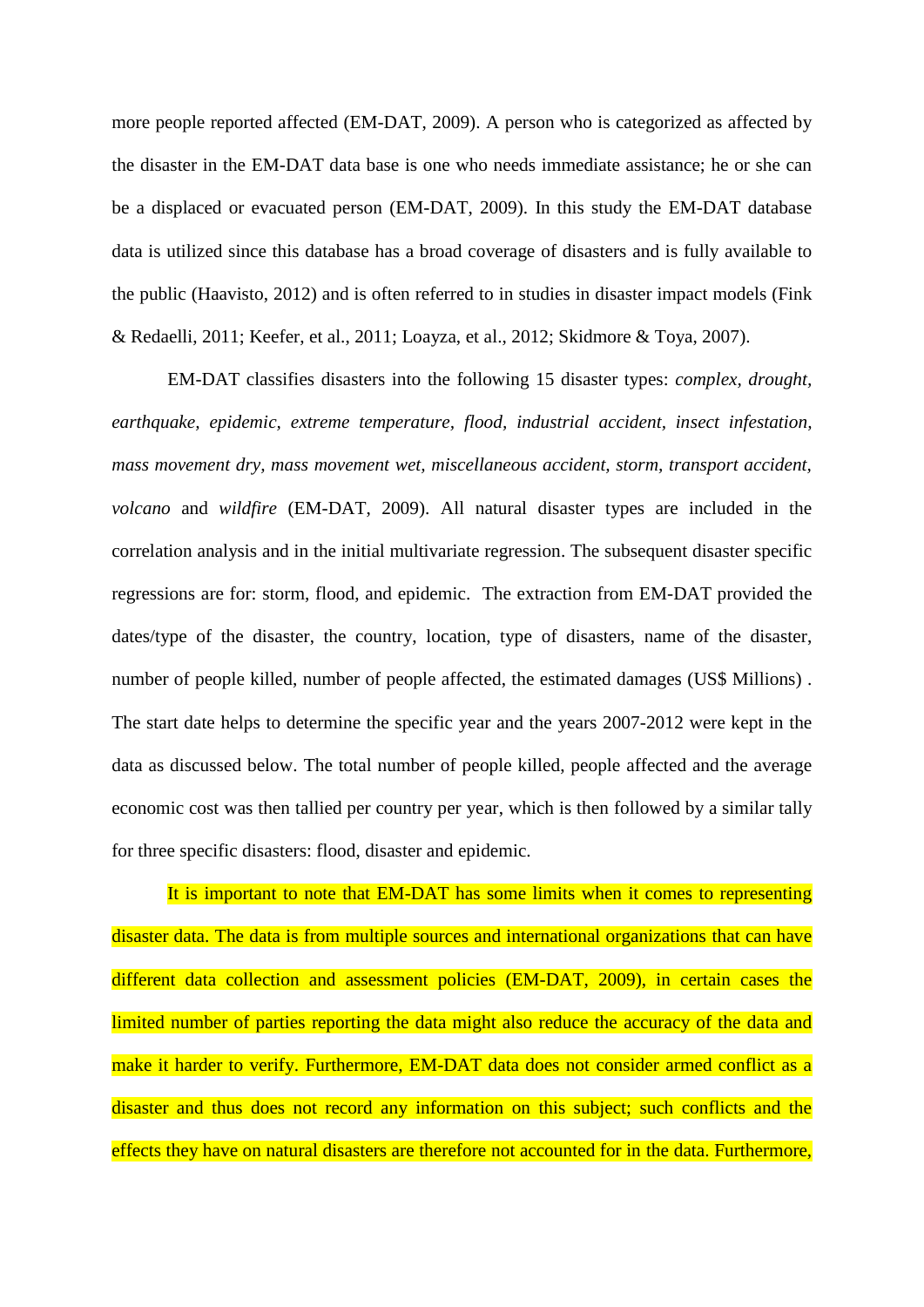the majority of data gathered in the EM-DAT database is generated by fast on-set disasters. Indeed, storm, flood and earthquake represent the majority of killed and affected victims (see table 1) in the 2007-2012 time-frame. The difficulty in assessing slow on-set and complex disasters over multiple years makes it harder to represent their impact accurately in the EM-DAT database. The EM-DAT has further been criticized since the data is gathered only on the direct effects of a disaster (Sharma, 2010) and, since the data is reported by the affected countries themselves, this can limit possibilities to conduct data verification. This study also focuses on the direct disaster impact as defined by the EM-DAT, but following Shaluf (2007) who argues that direct effects of a disaster do not take in consideration the full scale of the disaster impact, such as longer term economic impact, social and behavioral considerations, and the impact on political and institutional factors.

| Type of disasters         | Number<br>of<br>disasters | Total<br>number<br>of<br>people<br>killed | Total<br>number<br>of<br>people<br>affected | Total<br>estimated<br>damage (US\$<br>Million) |
|---------------------------|---------------------------|-------------------------------------------|---------------------------------------------|------------------------------------------------|
| <b>Complex Disasters</b>  | 3                         |                                           | 2 838 400                                   |                                                |
| Drought                   | 59                        | $\overline{4}$                            | 147 755 292                                 | 17 392,40                                      |
| Earthquake                | 129                       | 338 596                                   | 63 399 949                                  | 383 627,74                                     |
| Epidemic                  | 157                       | 21 189                                    | 2 976 605                                   |                                                |
| Extreme temperature       | 116                       | 62 505                                    | 85 719 802                                  | 23 915,72                                      |
| Flood                     | 755                       | 24 4 9 9                                  | 589 881 895                                 | 113 100,06                                     |
| <b>Insect Infestation</b> | 1                         |                                           | 500 000                                     |                                                |
| <b>Mass Movement Dry</b>  | 5                         | 168                                       | 3725                                        |                                                |
| <b>Mass Movement Wet</b>  | 94                        | 4 9 9 2                                   | 2 490 685                                   | 1 413,08                                       |
| Miscellaneous accident    | 151                       | 4 8 2 5                                   | 130 345                                     | 250,70                                         |
| Storm                     | 398                       | 153 203                                   | 134 249 677                                 | 200 580,10                                     |
| Volcano                   | 24                        | 348                                       | 353 523                                     |                                                |
| Wildfire                  | 39                        | 439                                       | 1 891 724                                   | 11 569,45                                      |
| Total                     | 1931                      | 610768                                    | 1 032 191 622                               | 751 849                                        |

**Table 1** Types of disasters and key aspects, 117 countries, 2007 - 2012

Source: (EM-DAT, 2009)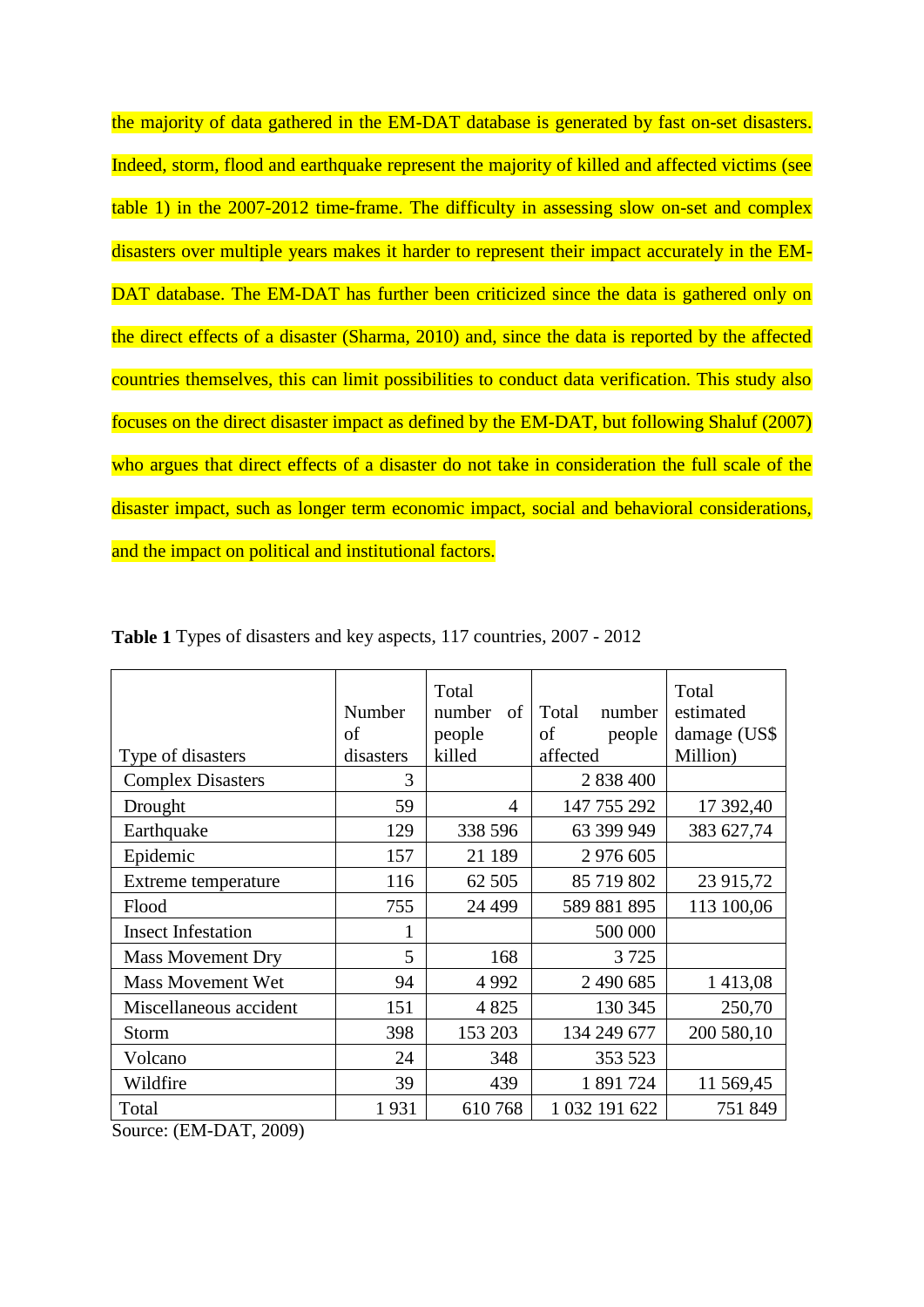The other main variable in the analysis is the country logistics performance indicator. The logistics indicators used in this study are the logistics performance indicators published in 2007, 2010 and 2012 by the World Bank (The World Bank, 2013). The World Bank first started producing the biannual Logistics Performance Indicators ranking and compiling the data in 2005. They rely on detailed level data on time and cost to move a typical 20-foot container from the port of entry to a populous or commercially active city in the country. Measured activities are number of approvals needed for import and export transactions and time for trade document processing, customs clearance, technical clearance, inland transport, terminal handling and container security measures (Hausman *et al.*, 2005). The data is collected through a detailed questionnaire distributed to experienced logistics practitioners, mostly freight forwarders. The ranking of the LPI is based on a value from 1 (=worst) to 5 (=best) (The World Bank, 2013). The value of the rank offers a relative snapshot of the logistics performance in 117 countries. A summary analysis of the overall LPI per country and the number of people affected per disaster shows that as the LPI increases there is a reduction in the number of people affected (figure 1).

**Figure 1** Trend line (117 countries) for average number of people affected and LPI per country 2007-2012 (Sorted according to average number of people affected.)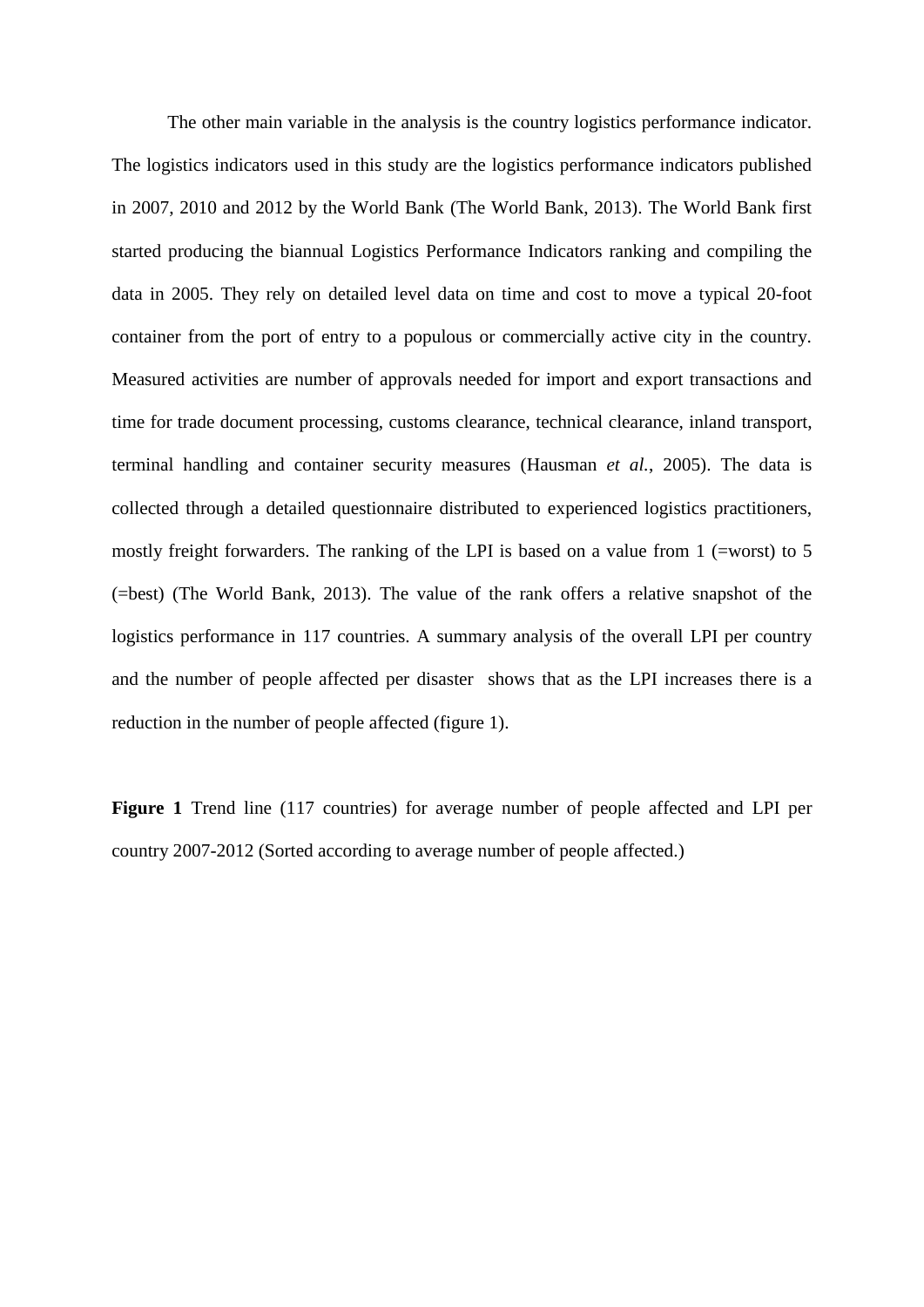

Source: (EM-DAT, 2009; The World Bank, 2013).

The regression analysis also contains four other variables that are included in this study as control variables. One of these variables is *population*: it is expected to have a positive impact on the total number of people affected by a disaster. A second variable is *population density*; it can have both a positive or negative impact on the number of people affected: positive as more people are at risk in a given site and negative as they are more easily reached post disaster being close together. Total population is commonly used in country models as well as population density in certain models investigating disasters (Fink & Redaelli, 2011; Keefer *et al.*, 2011). The population data (number, density) are extracted from the World Bank indicators (2013) for the time period of 2007-2011, (2012 was not available at the time of the study). A third variable, government effectiveness was included since countries with higher government effectiveness suffer a smaller disaster impact as measured per number of people killed (Strömberg, 2007). Furthermore, in different models in the literature there is a discussion of the role of government and its influence on outcomes. Corruption is identified as being significant in the number of deaths in the case of earthquakes (Ambraseys & Bilham, 2011; Keefer *et al.*, 2011) while trade policies (Loayza *et al.*, 2012; Noy, 2009) and government size (Skidmore & Toya, 2007) are also used . For this model government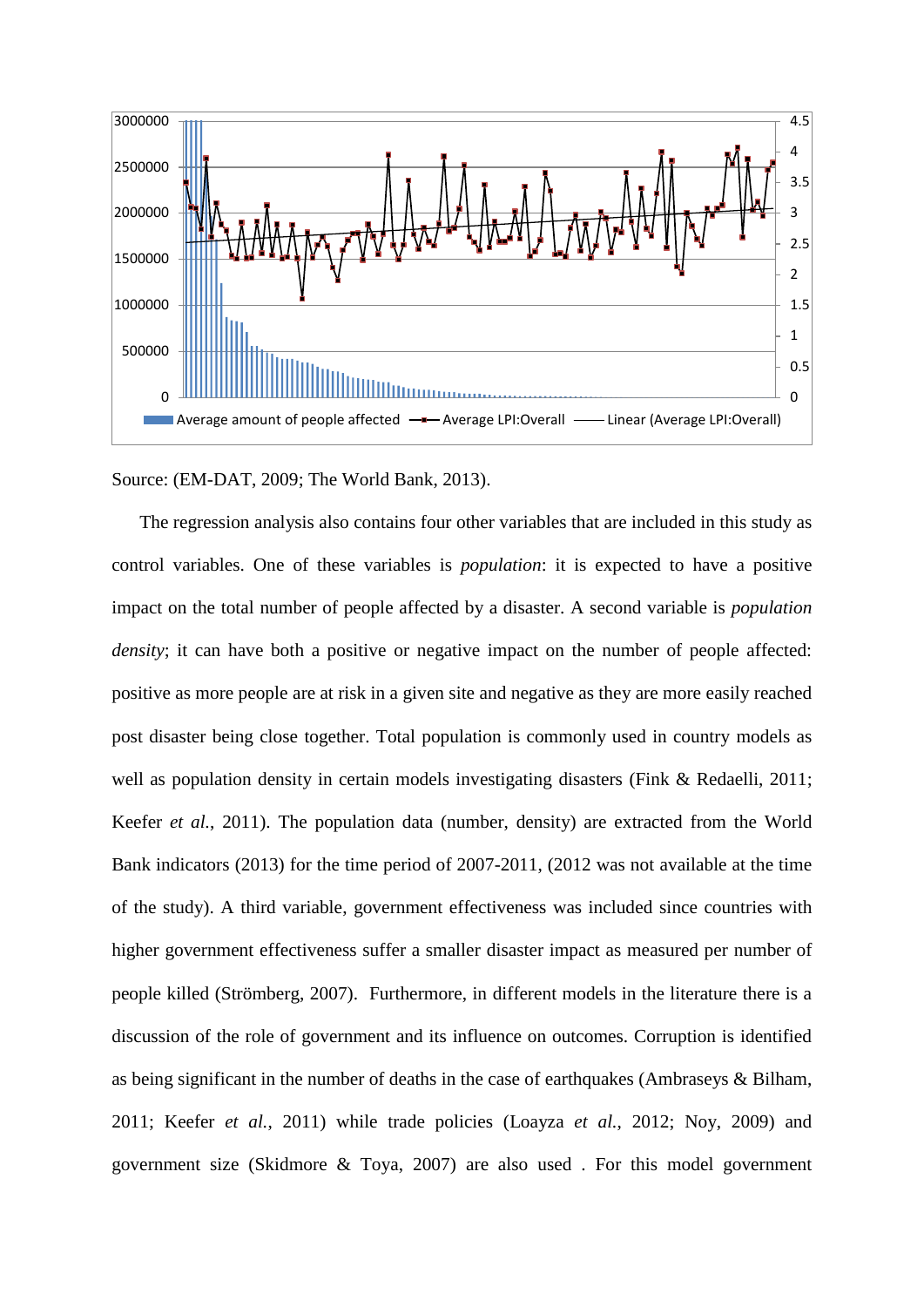effectiveness was chosen as it measures both quality of government services and quality of policies (Kaufmann *et al*., 2010). In this study, he variable for government effectiveness is extracted from the World Bank (2012) indicators (as measured by the World Bank Worldwide Governance Indicators) as the average government effectiveness for the 2007- 2011 period. The variable governement effectivness is based on a scale of -2.5 to 2.5 and is in this study scaled from 0 to 5 to allow for calculations with the log function. Finally the Human Development Index is also presented as a control variable. This variable takes into account the level of development in the different countries aggregating information for each country on life expectancy at birth, mean years of schooling, the expected years of schooling and the gross national income per capita (United Nations Development Program, 2011). This variable accounts for multiple factors that might influence how many people are affected by a disaster that reflect the economic development level, it is important to note that the formula for calculating the rank has changed in 2010. Indeed, in previous models, economic indicators have been included to explain disaster impact (Keefer *et al.*, 2011; Loayza *et al.*, 2012; Skidmore & Toya, 2007). Skidmore & Toya (2007) and Loayza *et al., (*2012) furthermore include non-economic control variables such as years of schooling and life expectancy. The HDI variable further accounts for vulnerability since life expectancy allow controlling for other health related factors such as quality of health care system. The average HDI per country for the 2007-2011 periods is used with the exception of the year 2010 which is missing from the UNDP data (United Nations Development Program, 2011).

# Results analysis

To have a better understanding of the relation between disaster impact and LPIs, a simple Spearman ranked correlation was calculated for 117 countries. As seen in table 2 a positive correlation between economic damage and LPIs is found also with the data in this study, as was in Haavisto's (2012) previous study. The finding indicates that a country with a higher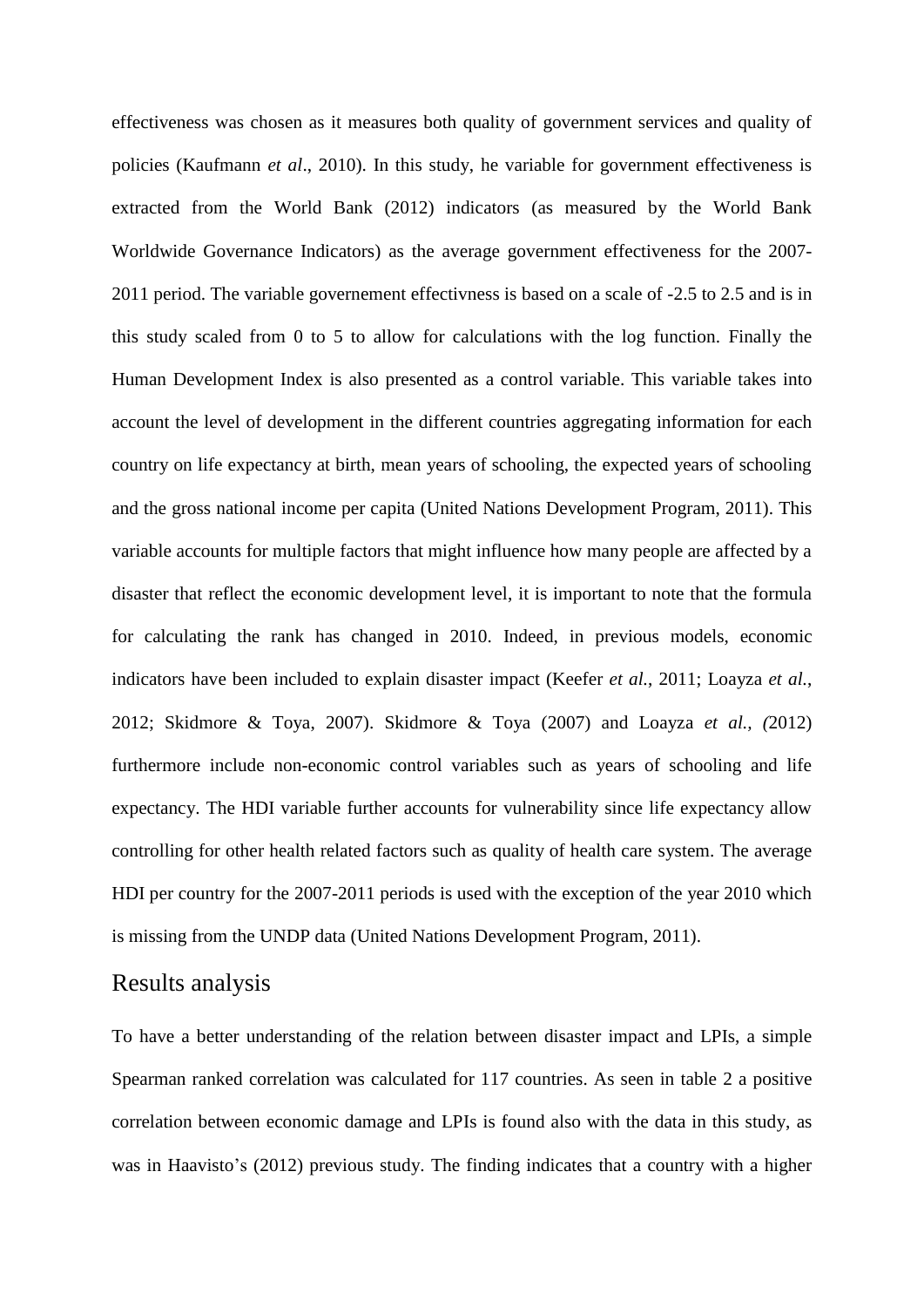logistics performance will incur more economic damage in a disaster. This result can be explained by findings from Arvis (2012) stating there is a positive relationship between country logistics performance and country economic development when calculated using GDP.

The Spearman rank correlation shows that the number of people killed in disasters is not correlated with logistics performance. None of the specific LPIs are significantly correlated to the average number of people killed which might be explained with the fact that impact of disasters differ depending on the type of disaster (Cutter *et al.*, 2008; Heltberg, 2007). Where certain types of disasters such as earthquakes tend to have a significant number of people killed as an impact, while other types, such as floods tend to have people affected (not killed) by the disaster. In the data in this study (see table 1) the number of people killed are in majority the result of earthquakes (55%), more particularly the Haitian earthquake in 2010 (this disaster alone accounts for 35% of people killed with 222 750). The fast-onset characteristics of an earthquake are such that the deaths are often immediate, thus occur during the disaster itself. Immediately occurring deaths can therefore explain why country logistics performance in the response phase does not play a significant role (see table 2) in decreasing the impact of a disaster when measured in number of people killed. Since there are no significant correlations between any logistics performance indicators and the total deaths (table 2), the number of people killed is not taken into account as an indicator of disaster impact in the regression models.

**Table 2** Spearman ranked correlation between LPIs (World Bank) and measures of disaster impact (EM-DAT, 2012), 2007-2012:

| M<br>÷<br>erall<br>∽<br>$\cdot$ .<br>Σ                                                                                                                                             |
|------------------------------------------------------------------------------------------------------------------------------------------------------------------------------------|
| ㅎ<br>S,<br>ದ<br>ē<br>ರ<br>ပ<br>ĚŔ<br>÷<br>oms<br>$\cdot$ $\cdot$<br>ess<br>ቯ<br>8<br>ಕ<br>ā                                                                                        |
| P<br>ಕೆ<br>$_{\rm date}$<br>⊷<br>↩<br>∺<br>5°<br>₩<br>$\ddot{\phantom{0}}$<br>ansp<br>yuality<br>ture<br>ь<br>g<br>ر<br>astr<br>. .<br>E<br>infr<br>and<br>F<br>$\sim$             |
| $rac{\text{drds}}{\text{cmds}}$<br>consignm<br>₽<br>bility<br>g<br>≺<br>ಡ<br>ᄇ<br>$\cdots$<br>−<br>ட்<br>ರ<br>ā<br>↽<br>v.                                                         |
| ø<br>ਦ<br>ِ⊞.<br>ಕಿ<br>Ē<br>an<br>Ę<br>Ъ<br>≥<br>ompetitive<br>ase<br>shipments<br>$r - 5$<br>щ<br>. .<br>ቯ<br>Ë.<br>Ō                                                             |
| ᇢ<br>s<br>g<br>ಕ<br>.g0<br>Φ<br>g<br>ete<br>Ě<br>₩<br>٥<br>်"<br>Ũ<br>ë<br>బ<br>È<br>न्म<br>ser<br>∍<br>ా<br>ರ                                                                     |
| within<br>ith<br>÷<br>ಕ<br>≳<br>5<br>ă<br>6X<br>shipment<br>ల<br>Frequen<br>ă<br>ω<br>onsignee<br>Φ<br>ਤੁ<br>which<br>$\ddot{ }$<br>Ë<br>gd<br>time<br>–<br>$\mathbf{u}$<br>ø<br>ш |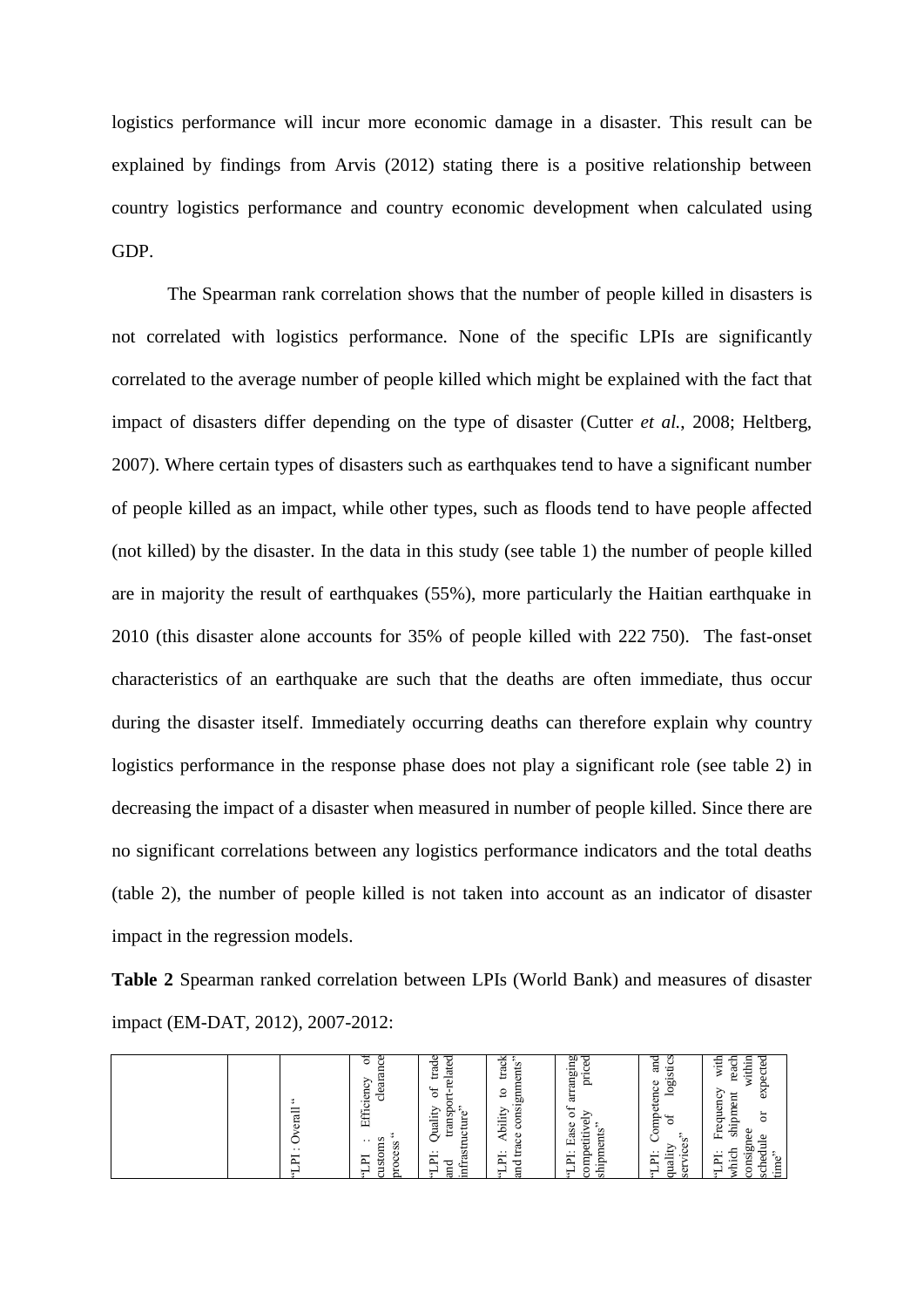| Average number of<br>people killed   | Corr.<br>Coeff. | $-0.059$    | $-0.086$    | $-0.121$    | $-0.053$    | $-0.034$    | $-0.047$ | 0.025       |
|--------------------------------------|-----------------|-------------|-------------|-------------|-------------|-------------|----------|-------------|
| Average number of<br>people affected | Corr.<br>Coeff. | $-0.317***$ | $-0.296***$ | $-0.345***$ | $-0.334***$ | $-0.262***$ | $-0.104$ | $-0.269***$ |
| Average number of<br>economic damage | Corr.<br>Coeff. | $0.504***$  | $0.451***$  | $0.490***$  | $0.495***$  | $0.472***$  | 0.114    | $0.483***$  |

\* Significant at  $p \le 0.1$ : \*\* Significant at  $p \le 0.05$ : \*\*\* Significant at  $p \le 0.01$ Source: author calculations

There is a significant correlation  $(-0.317***)$  found between the overall country logistics performance and the number of people affected (see table 2). Although, the "LPI: Competence and quality of logistics services" has no significant link to any of the disaster impact measures. The non-existent correlation might indicate that, in disaster logistics, the competence and quality of logistics service providers such as transport providers and custom brokers do not have any influence on the outcome of deaths or the number of people affected. A significant correlation between the other specific LPIs and number of people affected could however be detected (table 2). The relationship is explored in greater detail in the following regression.

To build on the findings from the correlation analysis, a regression model was estimated drawing on a model by Toya and Skidmore (2007). They examined for 44 years the relationship between five independent variables (ln GDP; Total schooling; Size of Government; Openness of economy; M3/GDP), with 151 countries as their unit of observation and two dependent variables (ln number killed; ln Damage/GDP ). In this study instead of using the number of killed or the variable economic damage per disaster as our dependent variable, we take the number of people affected. Logistics performance might not directly reduce the number of deaths in a disaster, as discussed for the example of earthquakes, but logistics performance might play a role for the success of delivering relief goods to people in the preparation and in the response phase thus decreasing the disaster impact.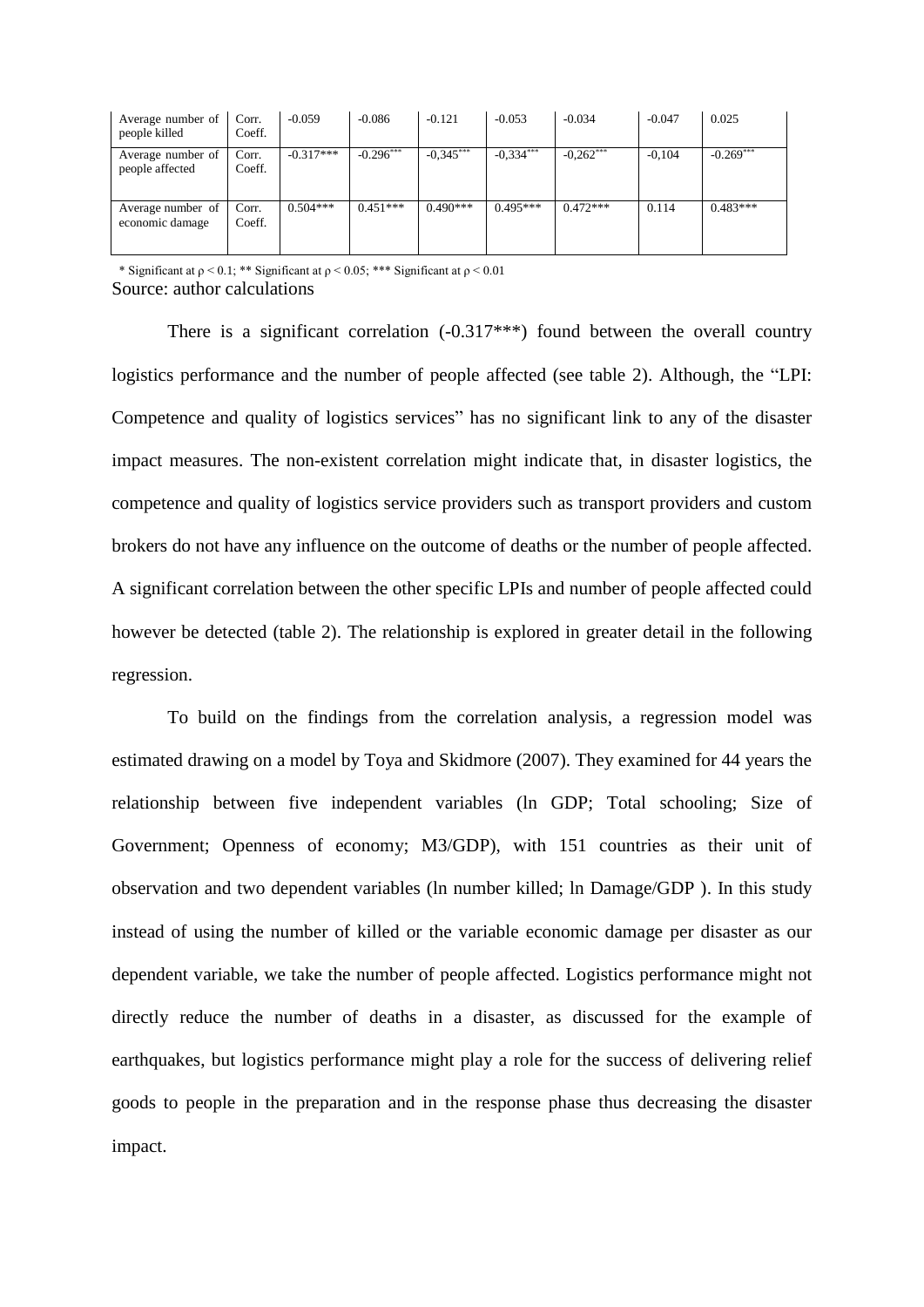The regression equation is the following:

*Log (Number of affected people) = Log (Total population) + Log (Population Density) + Log (Human development index) + Log (Government effectiveness) + Log (Logistics Indicator (6 different ones)) + Constant*

With an adjusted R Square of 0.427 for the "LPI: Overall" regression and adjusted R-Squares above 0.38 for the individual LPIs (table 3), the regression model accounts for a good portion of the variance. When looking at all disasters for the 2007-2012 period the "LPI: Overall" is significant (-0.457\*\*\*) (table 3); all the specific logistics indicators found to be correlated to the number of people affected in the Spearman Rank are significant as well. As expected from the Spearman Rank correlation, the specific LPI "Competence and quality of logistics services" is not significant (beta of -0.59 with significance of 0.457; not reported in the table).

The first LPI, "LPI: Efficiency of customs clearance process "(-0.388\*\*\*) (table 3) is probably as important as infrastructure for disaster responders since good quality infrastructure is not useful if relief goods are stuck at the border. The LPI for the efficiency of customs clearance process looks at border procedures and processing times (The World Bank, 2012) and it includes accounts for the law in place, the role of corruption, which can reduce the number of resources available in emergencies (Schultz & Soreide, 2008) as well as information on the predictability and simplicity of formalities (Arvis *et al.*, 2010). Potential delays in customs procedures can be due to high tariffs that have been imposed on the goods (Fisher, 2007) or the result of overburdening requirements by customs official including bribery or problems due to the amount of goods coming through customs; this sometimes require special government intervention to clear goods (Amin & Goldstein, 2008). Custom clearance related issues are included in the Logistics clusters main activities and therefore identified as important by the World Food Programme (WFP, 2000), who is in charge of the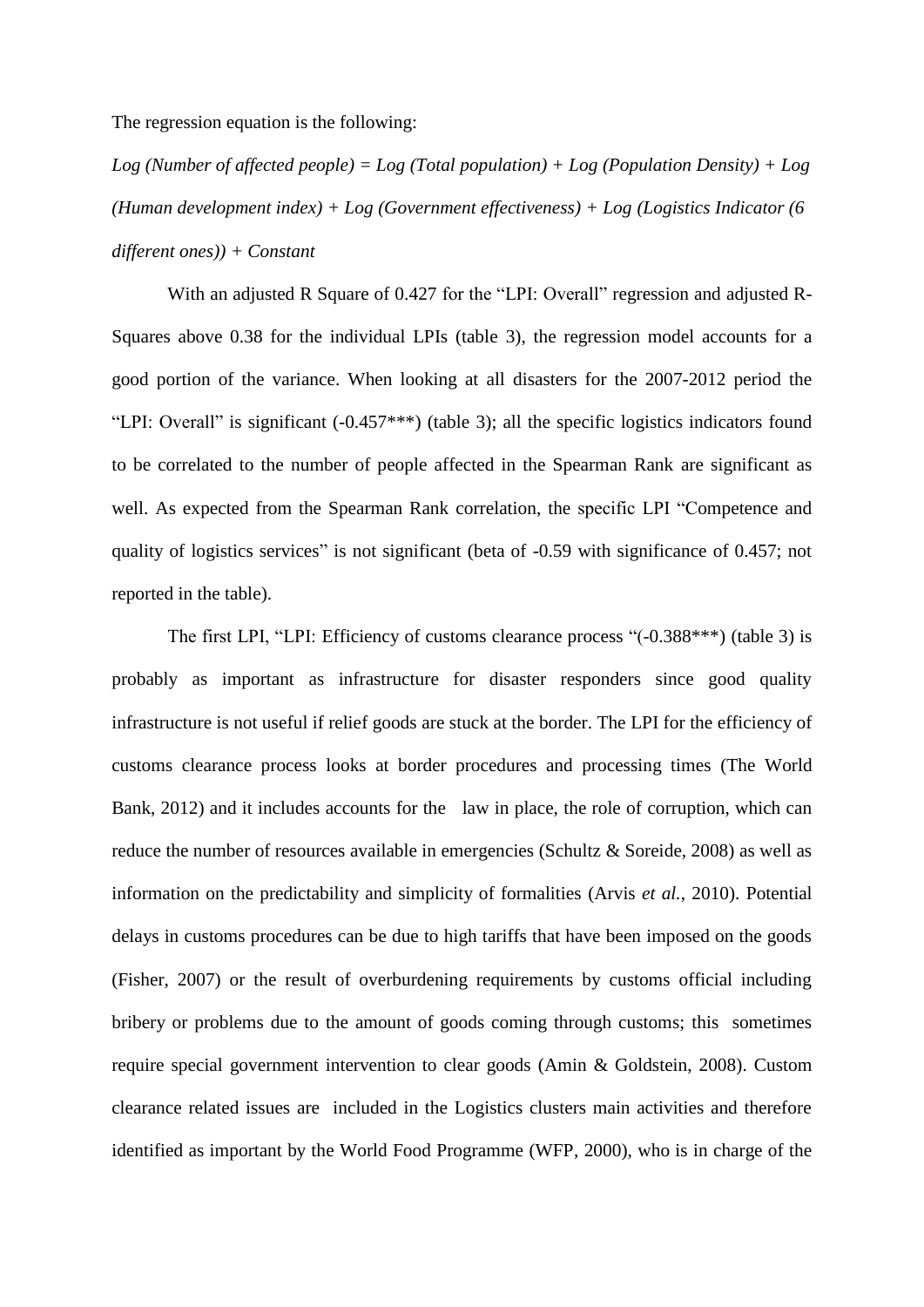Logistics Cluster (Whiting & Ayala-Ostrom, 2009). For logisticians, efficient customs clearance can help reduce the time to access people in need with relief goods and services and it can further help prevent waste through processing perishable goods such as food and medicine faster. This study thus confirms the importance of customs efficiency and its impact on reducing the number of people affected by disasters. Hence there is an important place for development of new regulation that standardize custom procedure in case of emergencies (Fisher, 2007) as well as for responders to work with customs official during disaster and before it strikes in the preparedness phase.

The second LPI "LPI: Quality of trade and transport-related infrastructure" has the biggest coefficient (-0.515\*\*\*)(table 3) of the specific LPIs and is most likely one of the most important factors in the logistics response to disasters, it includes physical infrastructure such as ports, rail and roads as well as information technology infrastructure (Arvis *et al.*, 2010). Infrastructure, as Kovàcs and Spens (2007) point out, is one of the concerns of the United Nations Joint Logistics Center (now included in the Global Logistics Cluster). Furthermore, the Logistics Cluster agenda includes matters related to evaluating infrastructure and its deterioration (Jahre & Jensen, 2010). The importance of infrastructure in disaster response is understandable since it plays a significant role in the performance of transportation activities in the commercial sector (Chandes & Paché, 2010). In the humanitarian sector, the importance of infrastructure has further been shown in findings by Perry (2007) where early involvement of logisticians was hindered by the destruction of transport infrastructure in the aftermath of the 2004 Asian tsunami. Finally hurricane models have shown that access to aid resources is affected by the state of the distribution infrastructure (Horner & Downs, 2010). Our results indicate that in recent disasters (2007-2012), better transport infrastructure has a significant role in reducing the number of affected people.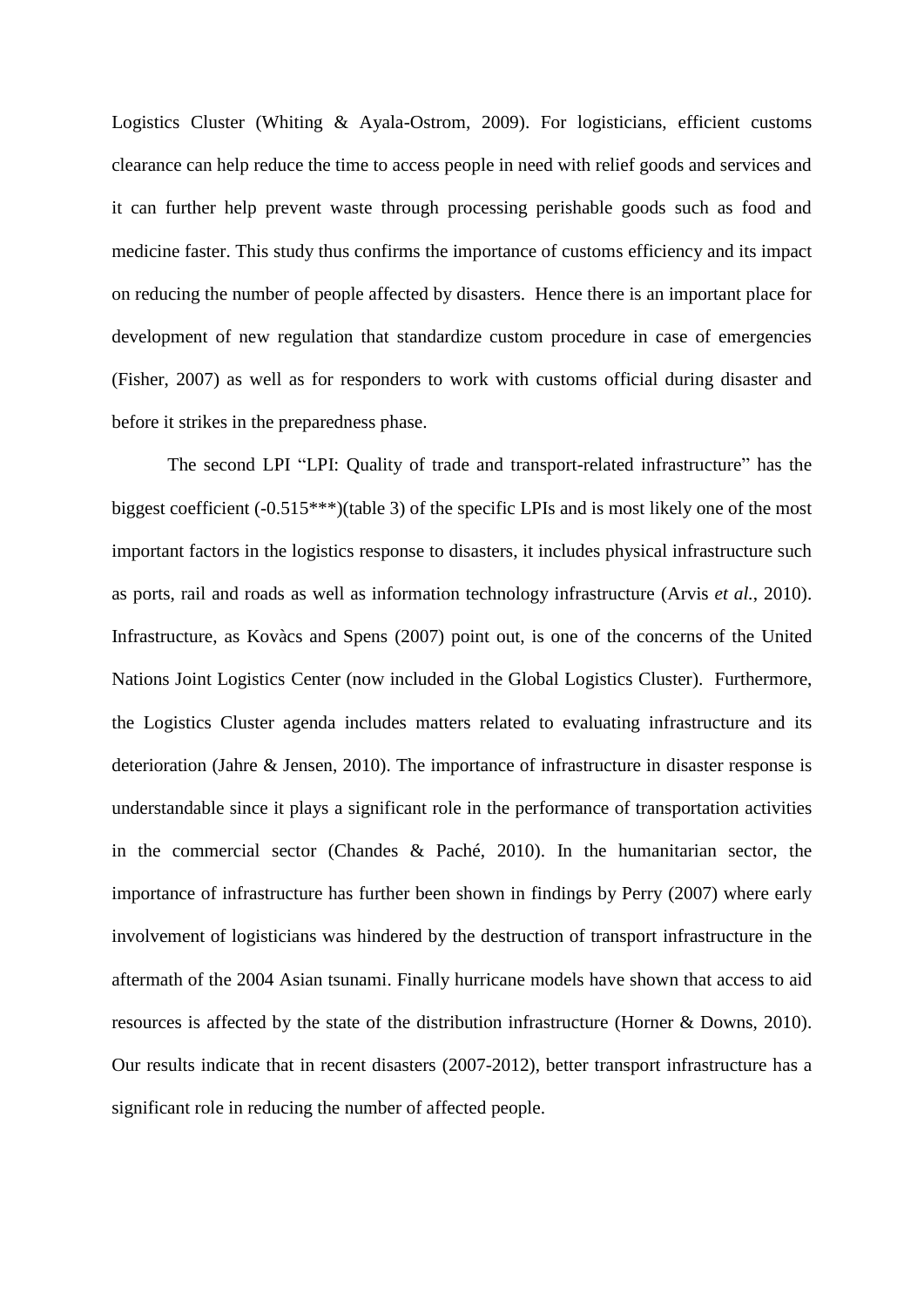The "LPI: Ability to track and trace consignments" is also significant (table 3) in the regression analysis (-0.399\*\*\*). The LPI explains the predictability of consignment throughput which helps define the performance (Arvis *et al.*, 2010) and gives the logistic network better visibility of goods flowing through the network. Tracking and tracing has in previous studies been identified (Whiting & Ayala-Ostrom, 2009) as an important factor for successful disaster response, since it not only allows for better planning but further helps increase resilience when it comes to finding goods or shipments after a major disruption. To thwart these disruptions, tracking and tracing technologies such as radio frequency identification currently in practice in the private sector to remediate problems of disruptions in the supply chain, could be applied to the tracking needs of humanitarian logistics (Baldini *et al.*, 2012). However, the tools available for a commercial logistician might not be adapted for tracking and tracing the goods in a humanitarian setting. In the humanitarian setting electricity can be scare; yet it is estimated that of the logisticians working in the relief operations of the 2004 Asian tsunami, only 26% had access to specific software that could handle tracking and tracing (Hanaoka & Oadir, 2005). Further most tracking systems are applicable for larger shipments, for example on boats (Wallerstein, 1980) and are not suitable for tracking smaller batches of goods that are common in the humanitarian context.

The LPI for the "LPI: Ease of arranging competitively priced shipments" (table 3) (- 0.28\*\*) and "LPI: Frequency with which shipment reach consignee within schedule or expected time" (table 3) (-0.196\*) were both found to be significant while having smaller coefficients than the previously discussed LPIs. The LPI "LPI: Ease of arranging competitively priced shipments" looks at how the market for transportation services can help create competitive prices. Issues that can come up can be related to availability of suppliers, the quality of suppliers and the distortion in the market linked to greater demand by humanitarian organizations.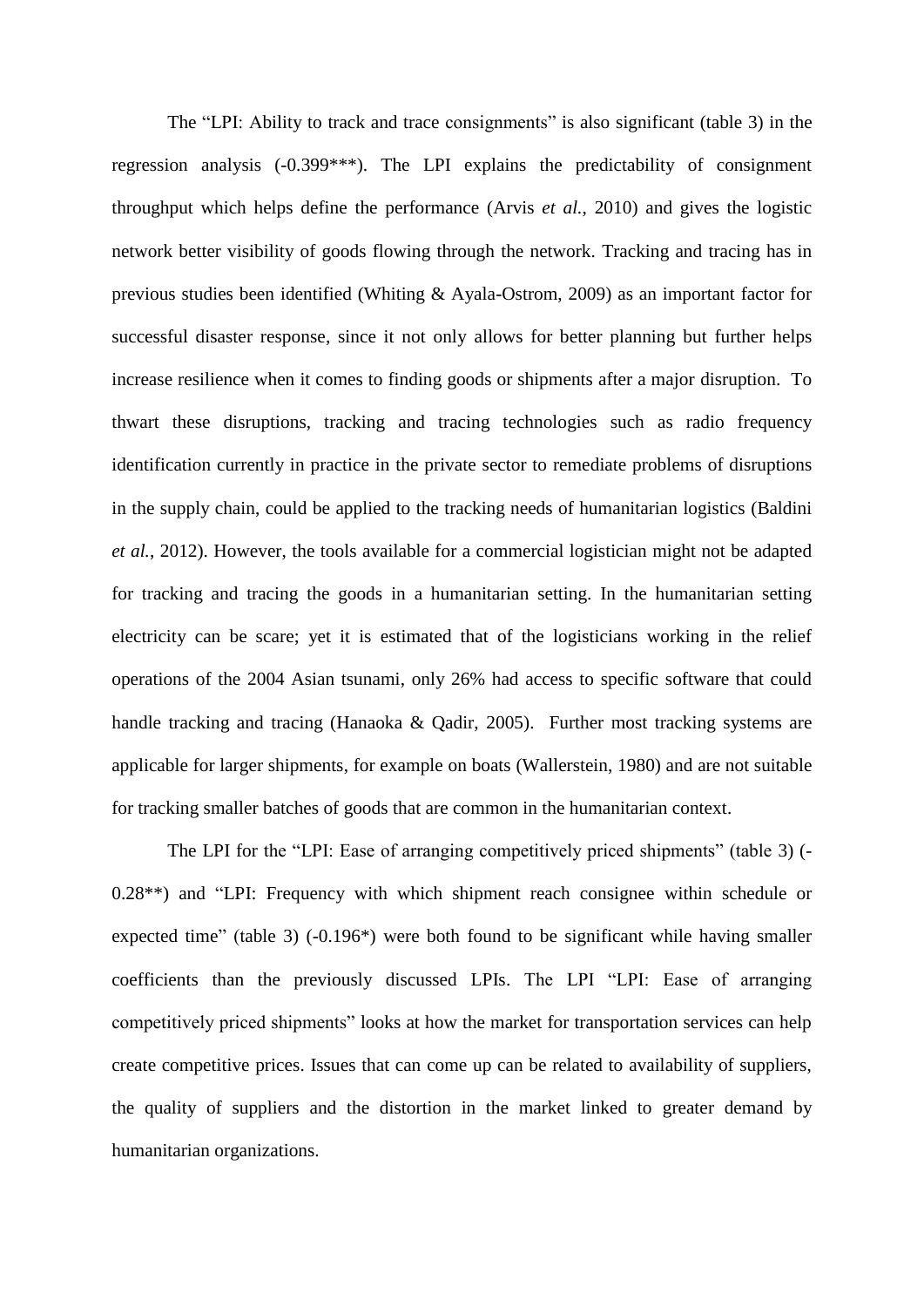The LPI "LPI: Frequency with which shipment reach consignee within schedule or expected time" refers according to the World Bank (2012) to the timeliness that consignments reach their destination. The timeliness is further stated (The World Bank, 2012) to be affected by level of corruption and the legal requirement of compulsory warehousing and maritime transshipments. The link between this specific LPI and number of people affected can be explained by the fact that having shipments reach consignee on times allows responding in a timely manner to the needs of a disaster and might prevent people from becoming affected. The shipments can also be priced improperly due to the lack of transparency in the business environment (Arvis *et al.*, 2010) leading to uncertainty and fluctuating transport prices and thus poor performance. It is this poor performance that will have an impact on the number of people affected; the pricing might also reduce the amount of resources available to purchase relief goods.

As for the control variables, total population is highly significant in all six regression (0.01 in table 3). High population countries (China, India the Philippines) generally have higher number of people affected by a given disaster. The number of individuals affected by disasters is negatively linked to the level of human development (HDI) in all six regressions model ( significance ranging from 0.05 to 0.001 in table 3). The findings indicate that human development can decrease the number of people affected when there is a disaster. Population density is not significant in any regression (table 3); while government effectiveness was found to be significant in the case of the model for "LPI: Quality of trade and transportrelated infrastructure" but in a positive relation (0.261\*\*) (table 3).

**Table 3** Logarithmic regression results for all natural disasters 6 LPIs with the number of people affected as dependent variable, 2007-2012 average

| For all disasters  | Model 1    | Model 2    | Model 3    | Model 4    | Model 5    | Model 6    |
|--------------------|------------|------------|------------|------------|------------|------------|
| Constant           | 0.365      | 0.171      | 0.079      | 0.201      | 0.223      | 0.282      |
| Population density | $-0.091$   | $-0.103$   | $-0.092$   | $-0.102$   | $-0.108$   | $-0.131$   |
| Population total   | $0.576***$ | $0.524***$ | $0.578***$ | $0.559***$ | $0.534***$ | $0.505***$ |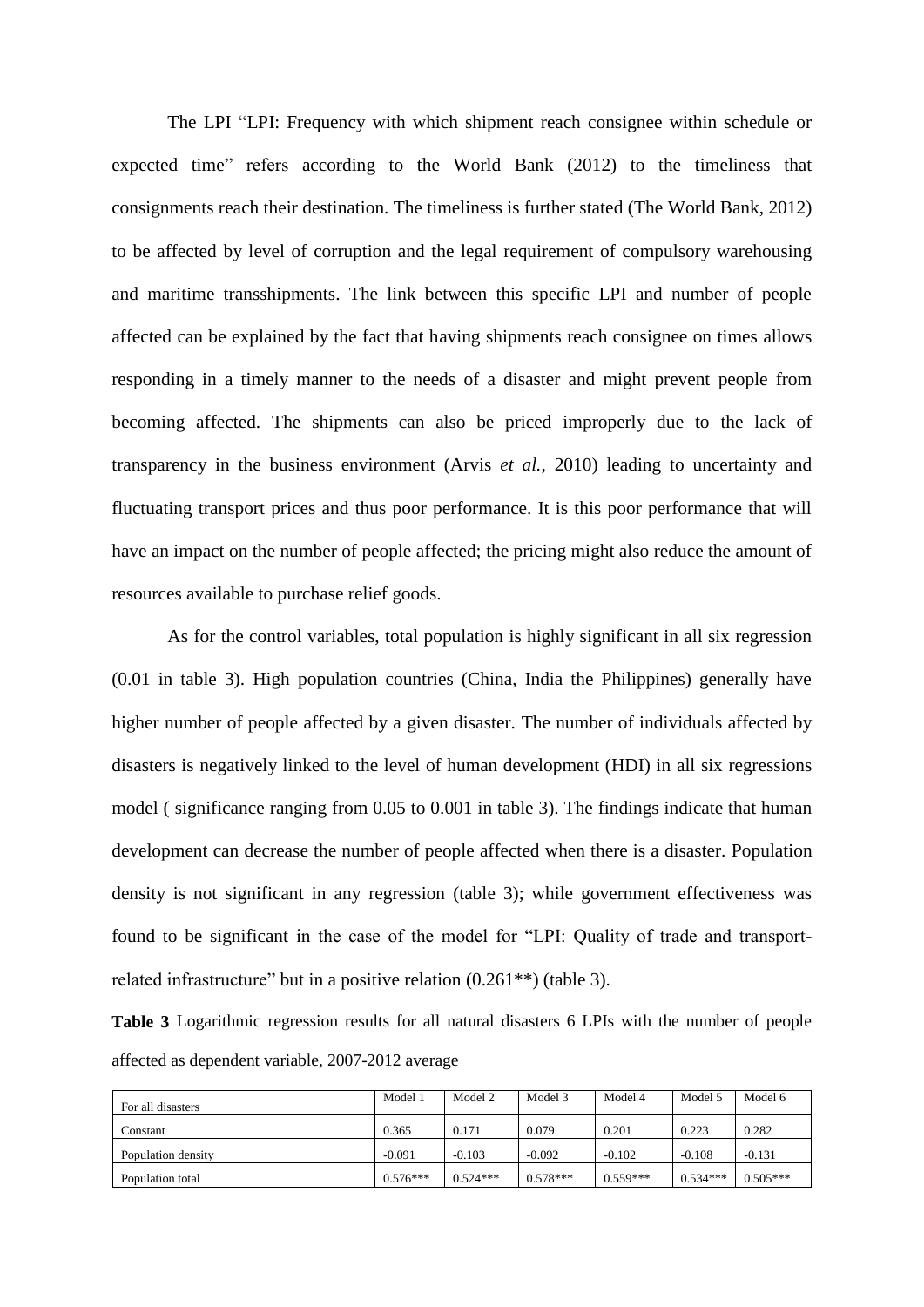| HDI                                                                                      | $-0.259**$  | $-0.344**$  | $-0.272**$  | $-0.267**$  | ٠<br>$0.322***$ | $-0.329***$ |
|------------------------------------------------------------------------------------------|-------------|-------------|-------------|-------------|-----------------|-------------|
|                                                                                          |             |             |             |             |                 |             |
| Government effectiveness                                                                 | 1.562       | 0.214       | $0.261**$   | 0.152       | 0.09            | 0.032       |
| "LPI : Overall"                                                                          | $-0.457***$ |             |             |             |                 |             |
| "LPI: Efficiency of customs clearance process"                                           |             | $-0.388***$ |             |             |                 |             |
| "LPI: Quality of trade and transport-related<br>infrastructure"                          |             |             | $-0.515***$ |             |                 |             |
|                                                                                          |             |             |             |             |                 |             |
| "LPI: Ability to track and trace consignments"                                           |             |             |             | $-0.399***$ |                 |             |
| "LPI: Ease of arranging competitively priced<br>shipments"                               |             |             |             |             | $-0.28**$       |             |
| "LPI: Frequency with which shipment reach<br>consignee within schedule or expected time" |             |             |             |             |                 | $-0.196*$   |
| N                                                                                        | 117         | 117         | 117         | 117         | 117             | 117         |
| R-Square                                                                                 | 0.451       | 0.446       | 0.466       | 0.442       | 0.424           | 0.413       |
| <b>Adjusted R-Square</b>                                                                 | 0.427       | 0.421       | 0.442       | 0.417       | 0.398           | 0.386       |
| Max VIF                                                                                  | 3.924       | 3.476       | 3.891       | 2.991       | 3.615           | 2.792       |

\* Significant at  $\rho < 0.1$ ; \*\* Significant at  $\rho < 0.05$ ; \*\*\* Significant at  $\rho < 0.01$ 

Source: Author calculations

Since disasters have different characteristics, the impact of disasters can as well differ depending on the disaster type. Even though the type used in this study is natural disasters, these types of disasters can be brought on in part by human activity or negligence (Kovàcs & Spens, 2009). In order to try and understand the differences between type of disaster with respect to the relationship between the number of people affected and logistics performance indicators, a second set of regressions were estimated (table 4). To sharpen the model for the specific disasters, only the four LPIs "LPI: Overall", "LPI: Efficiency of customs clearance process", "LPI: Quality of trade and transport-related infrastructure" and the "LPI: Ability to track and trace consignments" were utilized since they were found to be significant at the 0.01 level in the previous model. Furthermore, for these models, the disaster types of epidemic (54 cases), flood (101 cases) and storm (65 cases) were chosen for further calculation as other disaster types lacked the minimum number of cases for a relevant regression. For the group of epidemic disasters there is not a significance relationship between logistics performance and disaster impact to be found, only total population is significant (table 4). Epidemic can be fast or slow onset disasters depending on their vector of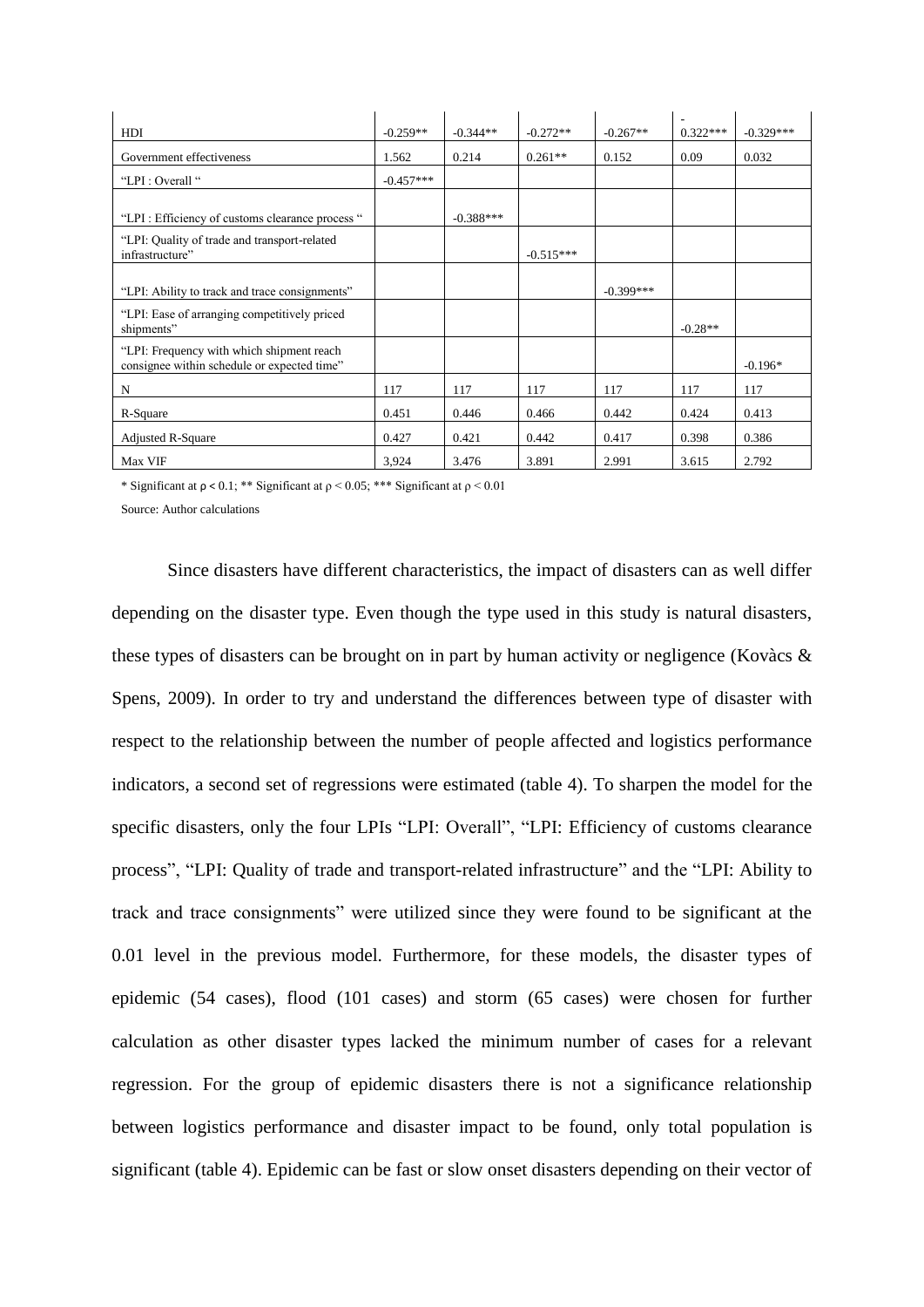transmissions such as pests and insects (Kovàcs & Spens, 2009). These variations as well as the small number of people affected make any conclusion on epidemics in relation to logistics hard to make.

**Table 4** Logarithmic regression results for epidemic for multiple LPIs with the number of people affected as dependent variable, 2007-2012 average

| Epidemic                                                        | Model 1    | Model 2    | Model 3    | Model 4    |
|-----------------------------------------------------------------|------------|------------|------------|------------|
| Constant                                                        | 0.274      | 0.22       | 0.212      | 0.251      |
| Population density                                              | $-0.023$   | $-0.026$   | $-0.022$   | $-0.026$   |
| Population total                                                | $0.614***$ | $0.596***$ | $0.605***$ | $0.608***$ |
| HDI                                                             | $-0.123$   | $-0.142$   | $-0.134$   | $-0.127$   |
| Government effectiveness                                        | $-0.161$   | 0.147      | 0.164      | 0.155      |
| "LPI : Overall "                                                | $-0.054$   |            |            |            |
| "LPI: Efficiency of customs clearance process"<br>$\epsilon$    |            | $-0.006$   |            |            |
| "LPI: Quality of trade and transport-related<br>infrastructure" |            |            | $-0.039$   |            |
| "LPI: Ability to track and trace consignments"                  |            |            |            | $-0.039$   |
| $\mathbf N$                                                     | 54         | 54         | 54         | 54         |
| R-Square                                                        | 0.394      | 0.393      | 0.393      | 0.393      |
| <b>Adjusted R-Square</b>                                        | 0.331      | 0.329      | 0.330      | 0.33       |
| Max VIF                                                         | 2.069      | 1.788      | 2.191      | 1.963      |

\* Significant at  $\rho < 0.1$ ; \*\* Significant at  $\rho < 0.05$ ; \*\*\* Significant at  $\rho < 0.01$ 

Source: Author calculations

In the case of storm (table 5) and flood (table 6) and for all LPIs, total population is a significant variable (0.001 significance). The specific "LPI: Quality of trade and transportrelated infrastructure" is significant for both storm  $(-0.604***)$  and flood  $(-0.431***)$  while the "LPI: Efficiency of customs clearance process" is also significant for storm  $(-0.363**)$ and flood (-0.351\*\*). These disasters account for 70% of the total affected (table 1) population in disasters, the significance of "LPI: Quality of trade and transport-related infrastructure" and "LPI: Efficiency of customs clearance process" might be explained by the large population affected that require an important amount of logistical resources to help cope with this type of fast on-set disaster. As in all disasters discussed above, customs and infrastructure play a key role in the logistic response to a disaster. The "LPI: Ability to track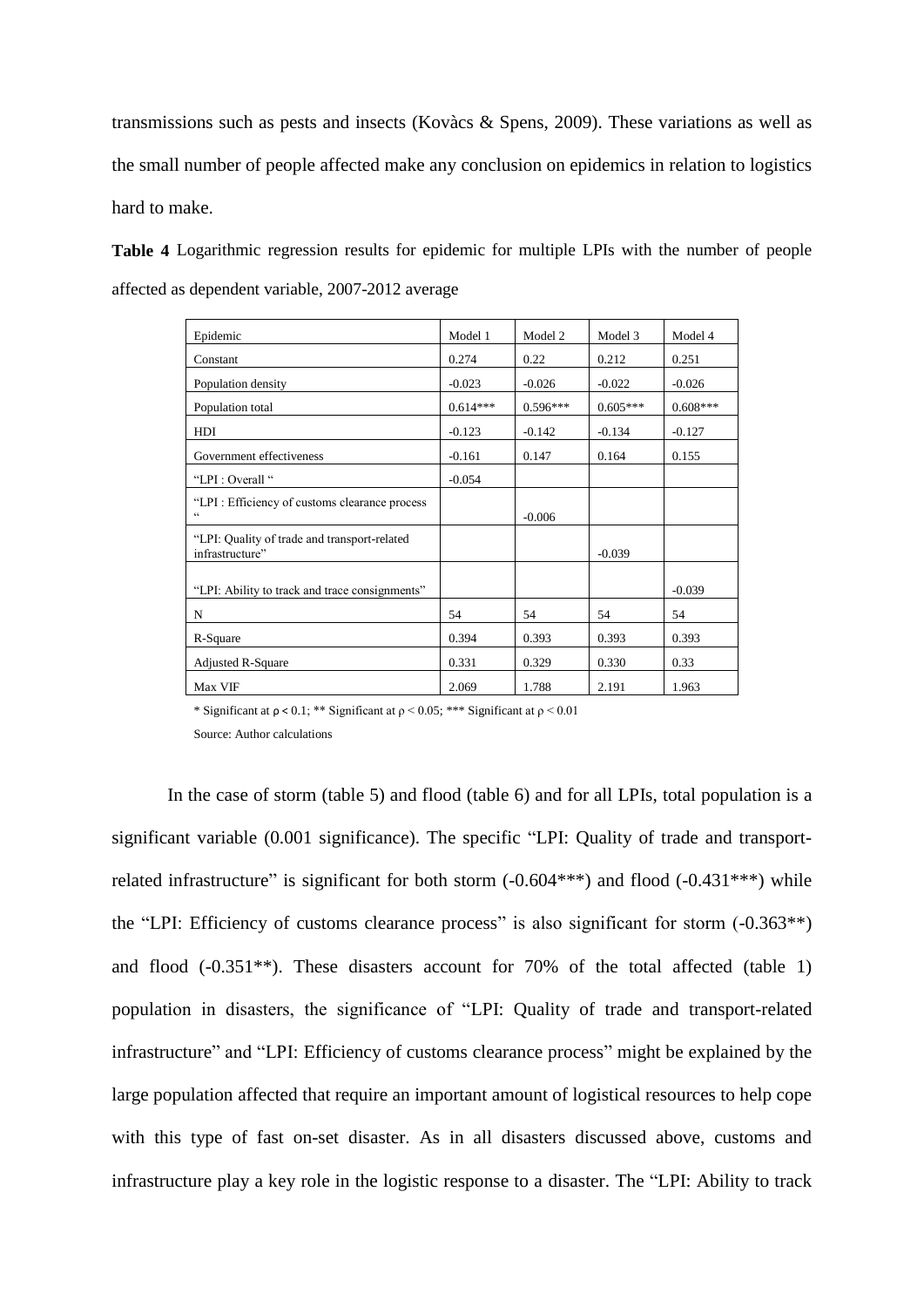and trace consignments" is also significant for storms (-0.401\*) and floods (-0.366\*\*). The HDI is also significant for all models for both flood and storms, with a higher HDI reducing the number of people affected, while population density and government effectiveness are not significant.

**Table 5** Logarithmic regression results for storm for multiple LPIs with the number of people affected as dependent variable, 2007-2012 average

| Storm                                                           | Model 1    | Model 2     | Model 3     | Model 4    |
|-----------------------------------------------------------------|------------|-------------|-------------|------------|
| Constant                                                        | 0.329      | 1.66        | 0.123       | 0.226      |
| Population density                                              | $-0.013$   | $-0.019$    | $-0.017$    | $-0.02$    |
| Population total                                                | $0.616***$ | $0.551***$  | $0.653***$  | $0.599***$ |
| HDI                                                             | $-0.332**$ | $-0.416***$ | $-0.295*$   | $-0.329*$  |
| Government effectiveness                                        | 0.212      | 0.195       | 0.3         | 0.16       |
| "LPI : Overall "                                                | $-0.464**$ |             |             |            |
| "LPI: Efficiency of customs<br>clearance process "              |            | $-0.363**$  |             |            |
| "LPI: Quality of trade and<br>transport-related infrastructure" |            |             | $-0.604***$ |            |
| "LPI: Ability to track and trace"<br>consignments"              |            |             |             | $-0.401*$  |
| N                                                               | 65         | 65          | 65          | 65         |
| R-Square                                                        | 0.481      | 0.477       | 0.513       | 0.467      |
| Adjusted R-Square                                               | 0.437      | 0.433       | 0.472       | 0.422      |
| Max VIF                                                         | 4.727      | 3.719       | 4.707       | 5.116      |

\* Significant at  $\rho$  < 0.1; \*\* Significant at  $\rho$  < 0.05; \*\*\* Significant at  $\rho$  < 0.01

Source: Author calculations

**Table 6** Logarithmic regression results for flood for multiple LPIs with the number of people affected

as dependent variable, 2007-2012 average

| Flood                                                            | Model 1     | Model 2    | Model 3     | Model 4    |
|------------------------------------------------------------------|-------------|------------|-------------|------------|
| Constant                                                         | 0.537       | 0.334      | 0.184       | 0.38       |
| Population density                                               | $-0.084$    | $-0.087$   | $-0.084$    | $-0.097$   |
| Population total                                                 | $0.587***$  | $0.542***$ | $0.581***$  | $0.578***$ |
| HDI                                                              | $-0.237*$   | $-0.313**$ | $-0.273**$  | $-0.236**$ |
| Government effectiveness                                         | 0.097       | 0.122      | 0.157       | 0.06       |
| "LPI : Overall "                                                 | $-0.408***$ |            |             |            |
| "LPI: Efficiency of customs"<br>clearance process "              |             | $-0.351**$ |             |            |
| "LPI: Quality of trade and transport-<br>related infrastructure" |             |            | $-0.431***$ |            |
| "LPI: Ability to track and trace"<br>consignments"               |             |            |             | $-0.366**$ |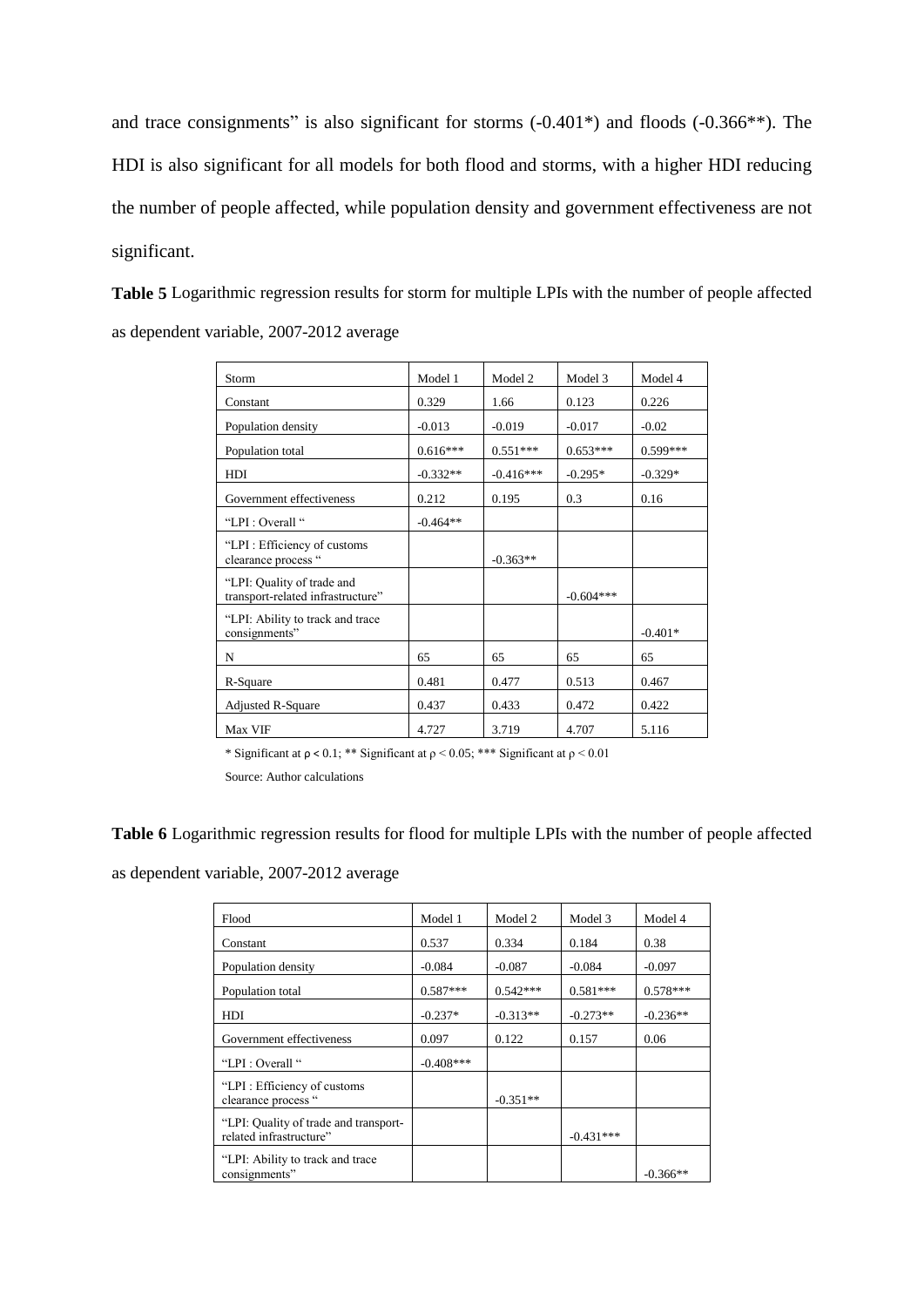| N                        | 101   | 101   | 101   | 101   |
|--------------------------|-------|-------|-------|-------|
| R-Square                 | 0.409 | 0.404 | 0.412 | 0.403 |
| <b>Adjusted R-Square</b> | 0.378 | 0.373 | 0.381 | 0.372 |
| Max VIF                  | 3.747 | 3.326 | 3.922 | 3.490 |

\* Significant at  $\rho$  < 0.1; \*\* Significant at  $\rho$  < 0.05; \*\*\* Significant at  $\rho$  < 0.01 Source: Author calculations

# Conclusion

Disaster impact measured as the number of people affected and the amount of people killed has been on the rise **(**EM-DAT, 2009; McEntire, 1999; Tatham *et al.*, 2012). The capacity of the country, in the form of country logistics performance measured as the World Bank logistics indicators can affect the impact of a disaster (Haavisto, 2012). The study set out to examine a possible quantitative link between a country's logistics performance and disaster impact through correlation analysis and multivariate regression for 117 (observations) countries over a period of 6 years, and furthermore, investigated specific types of disasters. The findings suggest that country logistics performance, when defined as the World Banks logistics performance index, has a significant  $(p< 0.01)$  relationship with disaster impact, when measured as number of people affected.

When breaking down the overall country logistics performance into specific performance indicators, the findings further show a significant relationship for the "LPI: Efficiency of customs clearance process" (-0.388\*\*\*), "LPI: Quality of trade and transportrelated infrastructure"(-0.515\*\*\*), "LPI: Ability to track and trace consignments" (-0.399\*\*\*), "LPI: Ease of arranging competitively priced shipments" (-0.28\*\*), "LPI: Frequency with which shipment reach consignee within schedule or expected time" (-0.196\*) and disaster impact. The specific country logistics performance indicator "LPI: Competence and quality of logistics services" does not have a significant relationship with people affected in a disaster. This indicates that such capabilities as level of quality of infrastructural network, both in terms of geographical network (e.g. locations of hubs and terminals) and the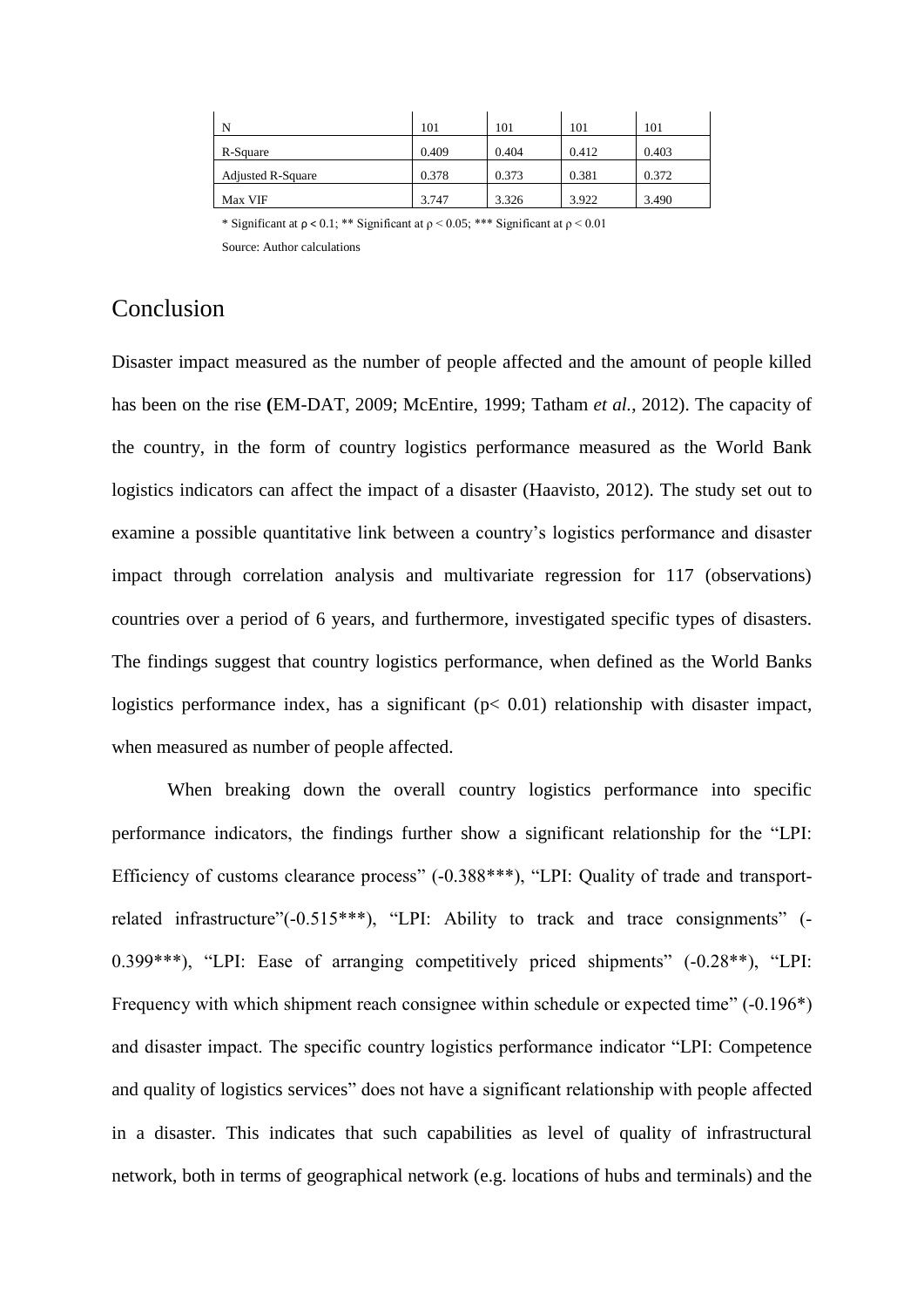quality of road and information network can play a role in the amount of people who are affected by a possible disaster in a country. Further the quality and availability of suppliers for logistics services and the quality and timeliness of customs clearance processes can influence the outcome of a disaster. The importance of these specific performance indicators can differ depending in which phase of the disaster the response is in. In the preparation and the recovery phase time-related performance indicators are not as important as in the response phase where delays in customs or limited amount of available suppliers can severely affect response operations increasing the number of people are affected by the disaster. An example can be found in response to some recent disasters such as the Pakistan earthquake (2005) and the Myanmar tsunami (2008) where accessibility was limited. In the case of Pakistan, some beneficiaries could not be reached with crucial supplies (Bedini *et al.*, 2009; Halvarson & Hamilton, 2009; Tatham *et al.*, 2012), such as medicine, water or shelter due to non-existent road network and limited amount of available suppliers. In order to further understand the implications that a specific type of disaster can have on the relationship between country logistics performance and disaster impact, regression models were developed for the most numerous types of disasters: epidemic, flood and storm. A significant relationship for flood and storm could be detected but for epidemic, a significant relationship was not found. Country logistics performance could consequently impact the response to certain types of disasters such as storm and flood and thus country logistics performance should be taken into account when mitigating for disaster risks such as climate change, since it is expected there will be an increase in intensity of flooding events (Flew, 2003).

The findings enhance our understanding of the role of logistics in the humanitarian context with empirical evidence of the importance of country logistics performance in disaster response operations. Practical implications of the study suggest that governments and other disasters responders could address the role of country logistics performance more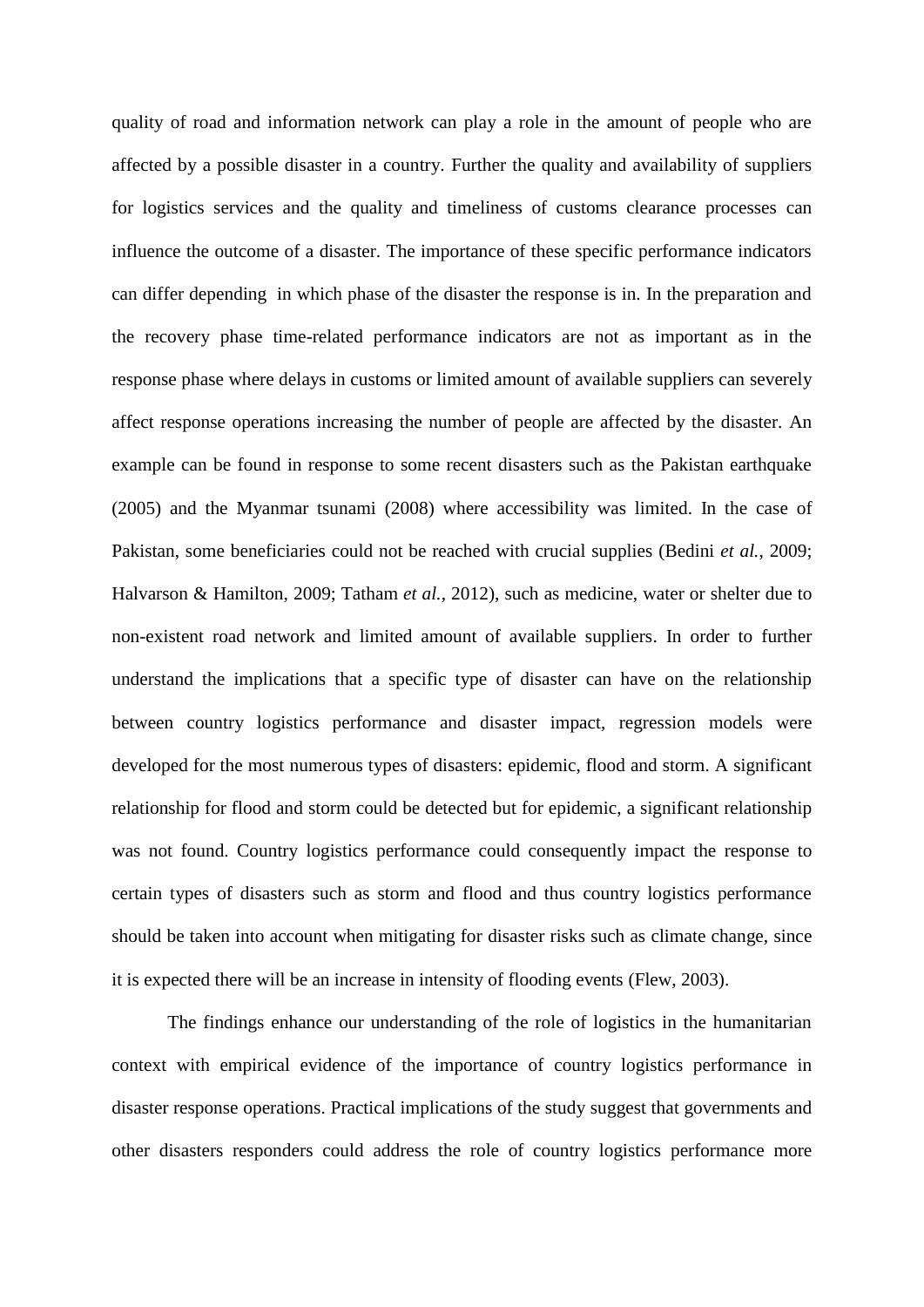specifically the customs clearance process, the infrastructure, the ability to track and trace consignments, the complexity of the logistics service supplier network and the possibilities for timeliness of shipments and transportation when preparing for disasters.

## Limits and future research:

One of the limitations of this study is that the EM-DAT data simplifies the complexity of disasters as mentioned above either through the method of gathering data or through the omission of the effects of conflicts. In the light of the critic of the EM-DAT database, further research could build on more long term measures of disasters impact. The World Bank indicators also have their own limits; one of them is that some indicators are based on the opinion of logisticians about the performance of their country (The World Bank, 2012) and might be biased by other factors not indicative of logistics. Further research is suggested to continue the development of a disaster impact model, where for the purpose of disaster mitigation, the actual variables that affect disaster impact would be identified. Furthermore, since the infrastructure LPI is significant and has the highest coefficients in most models, analyzing the role of investment in transport infrastructure in disaster prone countries might offer additional insights on the role of infrastructure.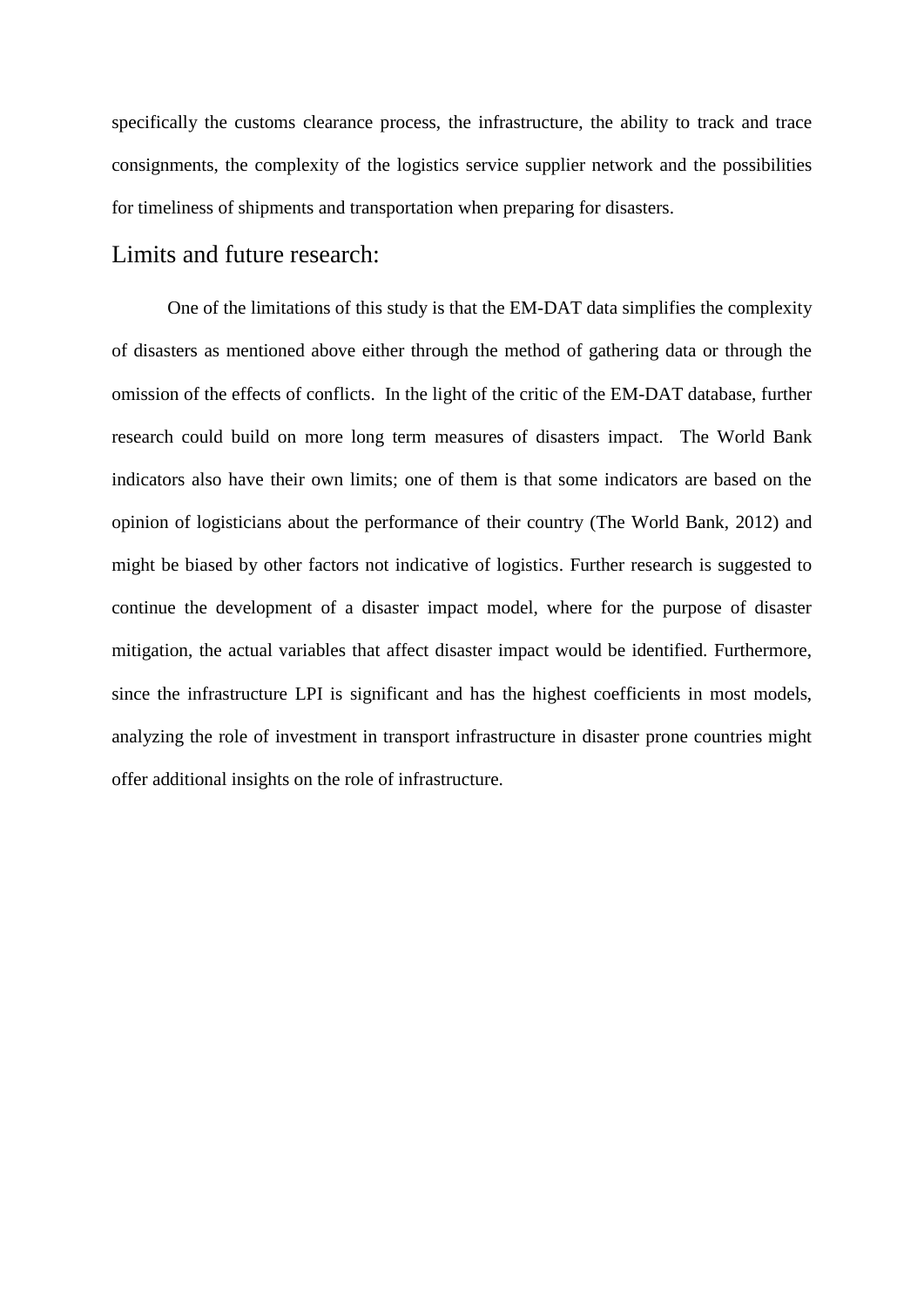#### REFERENCES

Abramovitz, J. N., 2001. *Unnatural disasters,* Washington: Wordwatch Paper.

Albala-Bertrand, J. M., 1993. Natural Disaster Situations and Growth: A Macroeconomic Model for Sudden Disaster Impacts. *World Development,* 21(9), pp. 1417-1434.

Altay, N., Prasad, S. & Tata, J., 2013. A dynamic model for costing disaster mitigation policies. *DIsasters,* p. Online version.

Ambraseys, N. & Bilham, R., 2011. Corruption kills. *Nature,* Issue 469, pp. 153-155.

Amin, S. & Goldstein, M., 2008. *Data aginst natural disasters establishing effective systems for relief, recovery, and reconstruction.* 1st ed. Washington, DC: The Wolrd Bank.

Arvis, J.-F.et al., 2010. *Connectig to compete 2010, trade logistics performance index and its indicators,* Washington: The World Bank.

Baldini, G. et al., 2012. Securing disaster supply chains with cryptography enhanced RFID. *Disaster Prevention and Management,* 21(1), pp. 51 - 70.

Beamon, B. & Balick, B., 2008. Performance measurmement in humanitarian relief chains. *International Journal of Public Sector Management,* 21(1), pp. 4-25.

Beamon, B. M., 2004. *Humanitarian relief chains: issues and challenges.* San Francisco, Proceedings of 34th International Conference on Computers and Industrial Engineering.

Bedini, A., Conley, C., Dittemore, B. & Waksman, Z., 2009. Survivor needs or logistical convenience? Factors shaping decisions to deliver relief to earthquake-affected communities, Pakistan 2005–06. *Disasters,* 33(1), pp. 110-131.

Beresford, A. & Pettit, S., 2009. Critical success factors in the context of humanitarian aid supply chains. *International Journal of Physical Distribution & Logistics Management,*  39(6), pp. 450-468.

Berger, K. & Garyfalakis, E., 2013. *Procurement policies in disaster - Analysis of sourcing practices applied by humanitarian organizations in the field of disaster response,* Jönköping: Jönköping International Business School.

Blecken, A., Hellingrath, B., Dangelmaier, W. & Schuls, S. F., 2009. A humanitarian supply chain process reference model. *International Journal of Services Technology and Management,* 12(4), pp. 391-413.

Bukhari, S. K. S. et al., 2010. Essential medicines management during emergencies in Pakistan. *Eastern Mediterranean Health Journal,* Volume 16, pp. 106-113.

Chandes, J. & Paché, G., 2010. Investigating humanitarian logistics issues: from operations management to strategic management. *Journal of Manufacturing Technology Management,*  21(3), pp. 320-340.

Christoplos, I., Mitchell, J. & Liljelund, A., 2001. Re-framing Risk: The Changing Context of Disasters Mitigation and Preparedness. *Disasters,* Volume 25, pp. 185-198.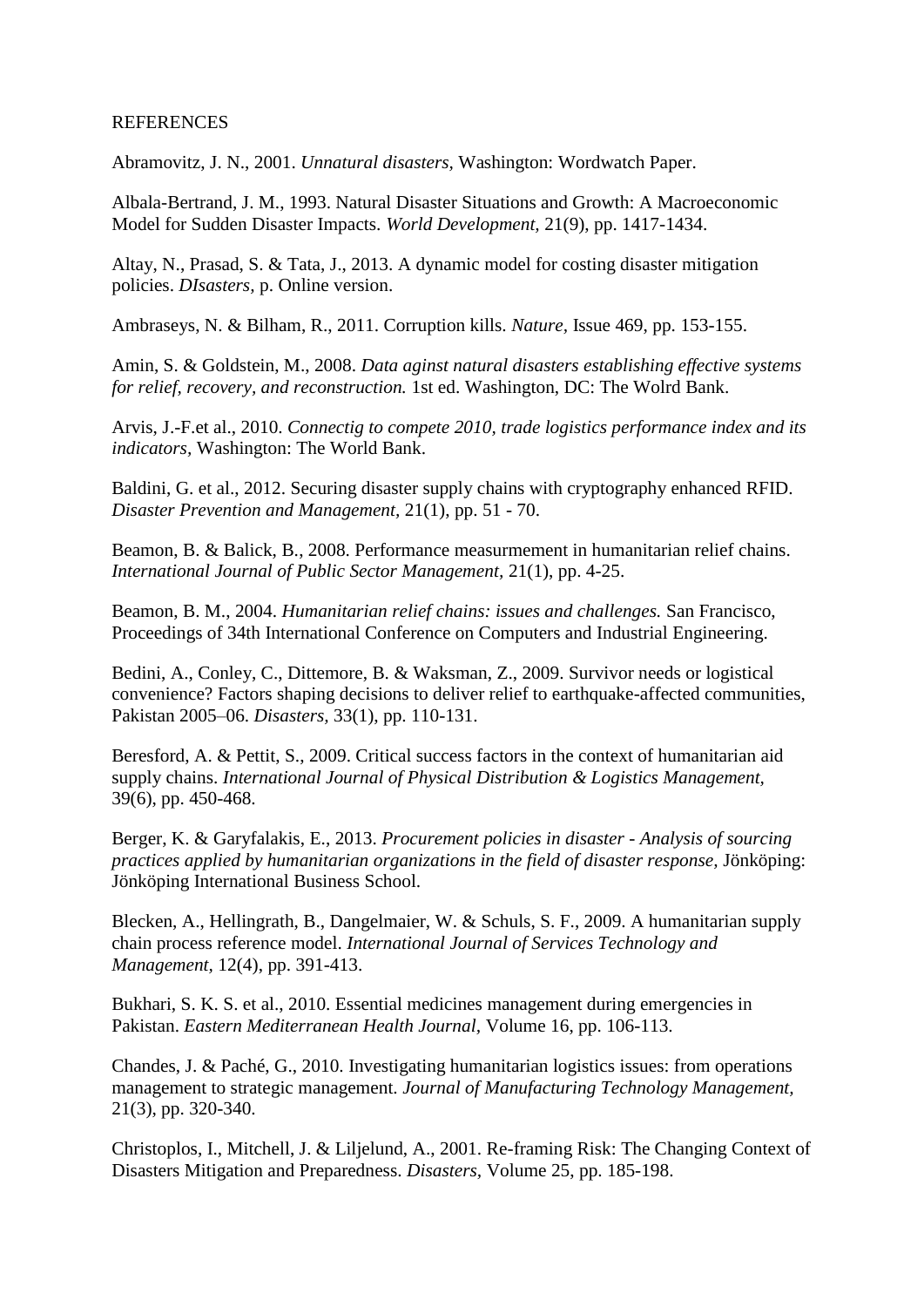Clark, X., Dollar, D. & Micco, A., 2004. Port efficiency, maritime transport costs, and bilateral trade. *Journal of Development Economics,* Volume 75, pp. 417-450.

Coulter, J., 2007. Local and Regional Procurement of Food Aid in Africa: Impact and Policy Issues. *Journal of Humanitarian Assistance.*

Cutter, S. L. et al., 2008. A place-based model for understanding community resilience to natural disasters. *Global Environmental Change,* Volume 18, pp. 598-606.

Day, J. M. et al., 2012. Humanitarian and disaster relief supply chains: a matter of life and death. *Journal of Supply Chain Management,* 48(2), pp. 21-36.

de Brito, M. P., van der Laan, E. A. & Vergnunst, D., 2007. *Humanitarian Organisations and Performance Measurement.* s.l., International Humanitarian Logistics Symposium.

Dollar, D., Hallward-Driemeier, M. & Mengistae, T., 2004. *Investement climate and international integration,* Washington: The World Bank.

EM-DAT, 2009. *EM-DAT: The OFDA/CRED International Disaster Database Université catholique de Louvain – Brussels – Belgium..* [Online] Available at: http://www.emdat.be/ [Accessed 06 02 2013].

Fink, G. & Redaelli, S., 2011. Determinants of International Emergency Aid—Humanitarian Need Only?. *World Development,* 39(6), pp. 741-757.

Fisher, D., 2007. *International Disaster Relief: A Growing Regulatory Dilemma.* s.l., American Society of International Law.

Flew, R., 2003. Flooding, vulnerability and coping strategies: local responses to a global threat. *Progress in Development Studies,* 3(1), p. 43–58.

Haavisto, I., 2012. Disaster Impact and Country Logistics Performance. In: G. Kovàcs & K. M. Spens, eds. *Relief SupplyChain Management for Disasters: Humanitarian Aid and Emergency Logistics.* Hershey: Business Science Reference, pp. 208-225.

Halvarson, S. J. & Hamilton, P. J., 2009. In the aftermath of the Qa'yamat 1 the Kashmir earthquake disaster in norther Pakistan. *Disasters,* 34(1), pp. 184-204.

Hanaoka, S. & Qadir, F. M., 2005. *Logistics Problems In Recovery Assistance Of Indian Ocean Earthquake And Tsunami Disaster.* s.l., Asian Institute of Technology, p. 106 – 110.

Hausman, W., Lee, H. & Subramanian, U., 2005. *Global logistics indicators, supply chain metrics, and bilateral trade patterns,* Washington: The World Bank.

Heltberg, R., 2007. Helping South Asia Cope Better with Natural Disasters: The Role of Social Protection. *Development Policy Review,* 25(6), pp. 681-698.

Horner, M. W. & Downs, J. A., 2010. Optimizing hurricane disaster relief goods distribution: model development and application with respect to planning strategies. *Disasters,* 34(3), pp. 821-844.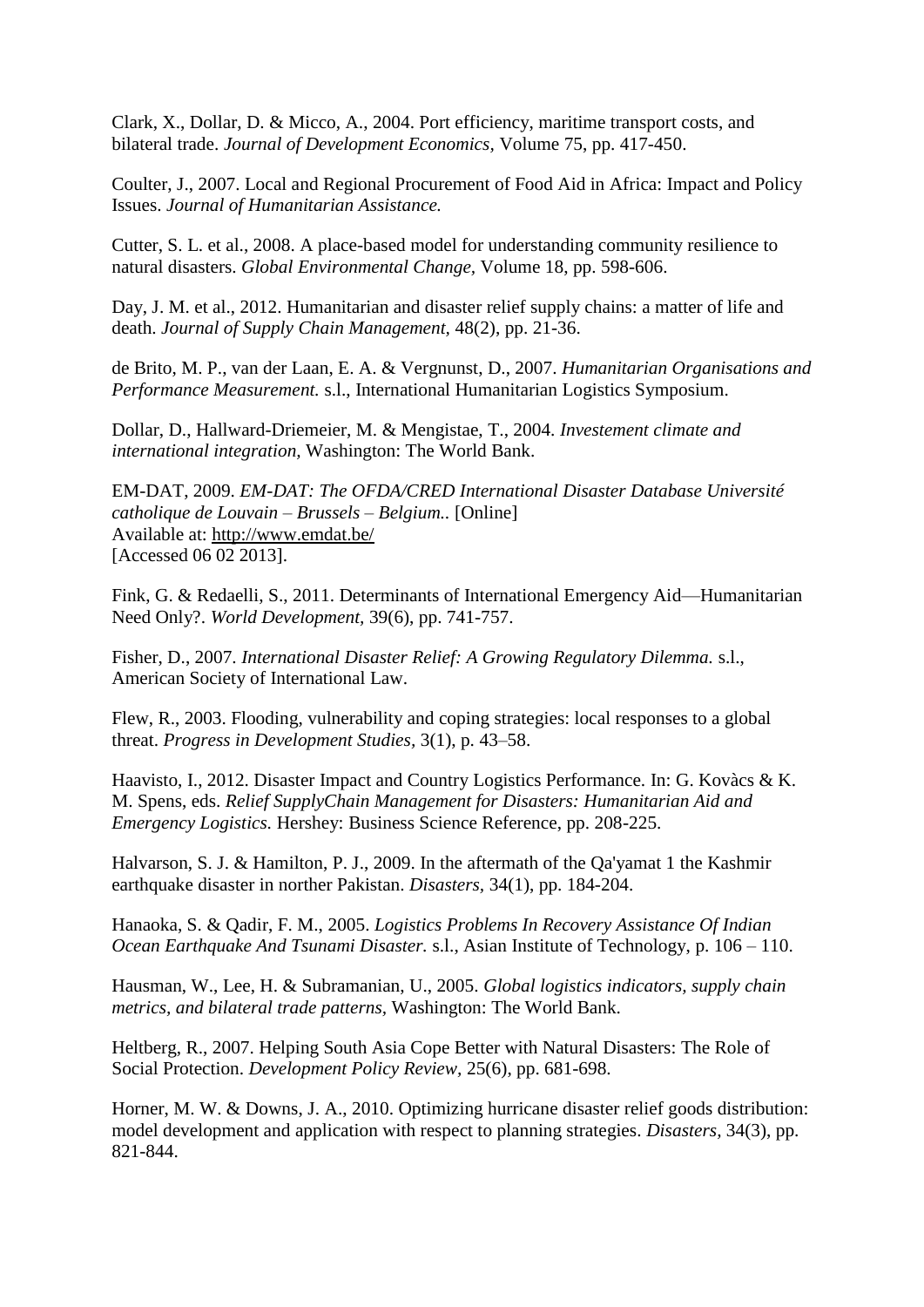Jahre, M. & Heigh, I., 2008. Does the Current Constraints in Funding Promote Failure in Humanitarian SUpply Chains. *Supply Chain Forum: An International Journal,* 9(2), pp. 44- 54.

Jahre, M. & Jensen, L.-M., 2010. Coorindation in humanitarian logistics through clusters. *International Journal of Physical, Distribution & Logistics Management,* 40(8/9), p. 660.

Jahre, M., Jensen, L.-M. & Listou, T., 2009. Theory development in humanitarian logistics: a framework and three cases. *Management Research Review,* 32(11), pp. 1008-1023.

Jennings, E., Beresford, A. K. C. & Banomynog, R., 2000. *Emergency relief supply chain: A disaster response model,* Cardiff: Department of Maritime Studies and International Transport, Cardiff University.

Kaufmann, D., Kraay, A. & Mastruzzi, M., 2010. *The Worldwide Governance Indicators - Methodology and Analytical Issues,* Washington: The World Bank.

Keefer, P., Neumayer, E. & Plümper, T., 2011. Earthquake Propensity and the Politics of Mortality Prevention. *World Development,* 39(9), pp. 1530-1541.

Kivikuru, U., 2011. Banal journalism or a crash between agency and professional norms? Considerations around mainstream journalism covering dramatic events. *Observatorio (OBS\*) Journal,* 5(2), pp. 217-240.

Kovàcs, G. & Spens, K., 2009. Identifying challenges in humanitarian logistics. *International Journal of Physical Distribution & Logistics Management,* 39(6), pp. 506-528.

Kovàcs, G. & Spens, K. M., 2007. Humanitarian logistics in disaster relief operations. *International Journal of Physical Distribution & Logistics Management,* 37(2), pp. 99-114.

Lentz, E. C., Barrette, C. B., Gomez, M. I. & Maxwell, D. G., 2013. On The Choice and Impacts of Innovative International Food Assistance Instruments. *World Development,*  Volume 49, p. 1–8.

Lindberg, M. & Bryant, C., 2001. *Going Global: Transforming Relief and Development NGOs.* Bloomfield: Kumarian Press.

Loayza, N. V., Olaberria, E., Rigolni, J. & Christiaensen, L., 2012. Natural Dissters and Growth: Going Beyond the Averages. *World Development,* 40(7), pp. 1317-1336.

Maon, F., Lindgreen, A. & Vanhamme, J., 2009. Developing supply chains in disaster relief operations through cross-sector socially oriented collaborations: a theoretical model. *Supply Chain Management: An International Journal,* 14(2), pp. 149-164.

McEntire, D. A., 1999. Issues in disaster relief: progress perpetual procblems and prospective solutsion. *Disaster Prevention and Management,* 8(5), pp. 351-361.

McEntire, D. A., 2002. Coordinating multi organizational responses to disaster: lessons from the March 28, 2000 Forth Worth tornado. *Disaster Prevention and Management: An International Journal,* 11(5), pp. 369-379.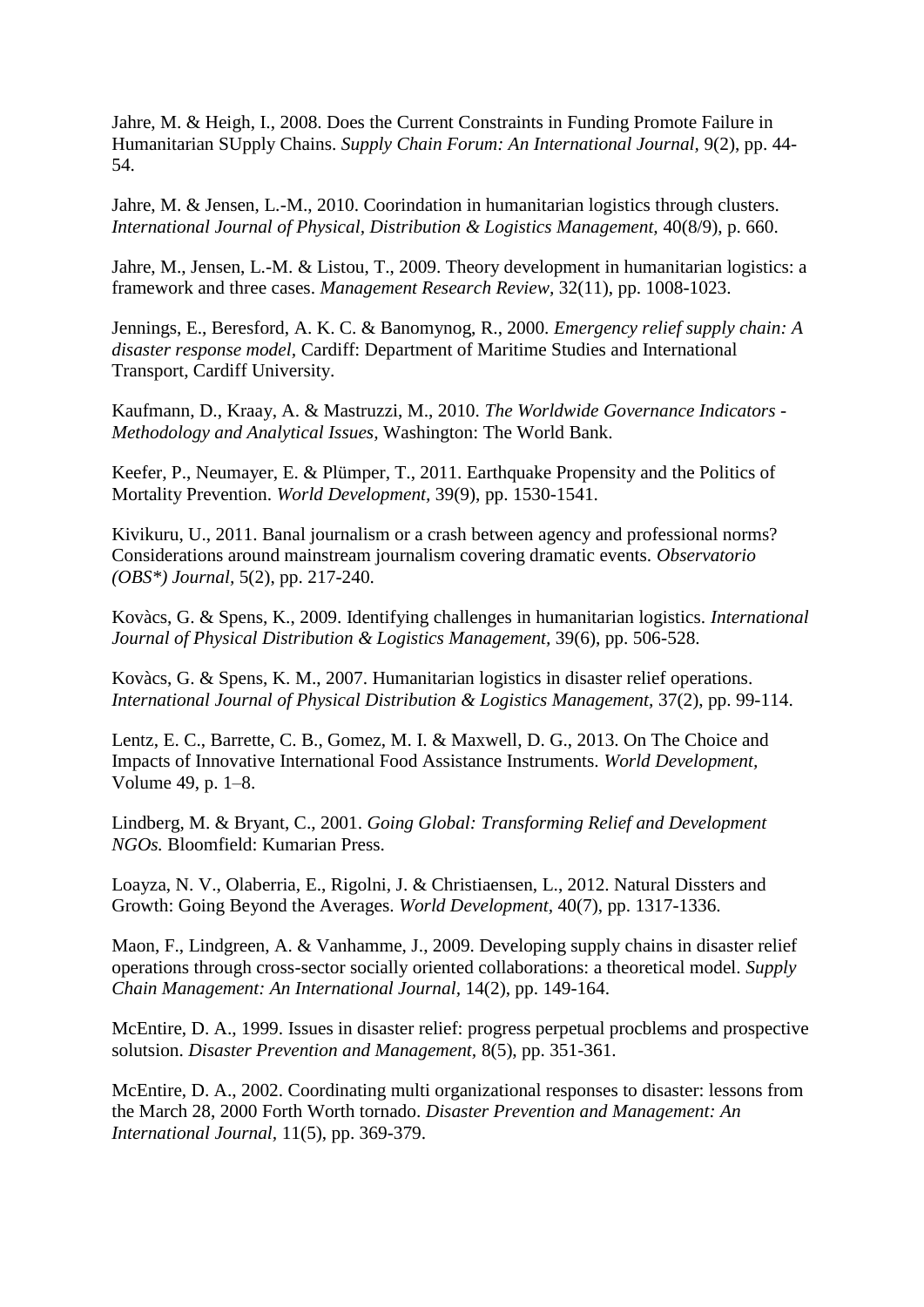McEntire, D. A., 2004. Preparing communities for disasters: issues and processes for government readiness. *Disaster Prevention and Management,* 13(2), pp. 140-152.

Mude, A. G. et al., 2009. Empirical forecasting of slow-onset disasters for improved emergency response: An application to Kenya's arid north. *Food Policy,* Volume 34, pp. 329- 339.

Murray, E., 2005. How to deliver on the promises: supply chain logistics: humanitarian agencies learning lessons from business in bringing essential supplies to the regions hit by the tsunami. *Financial times*, 07 01, p. 9.

Navikcas, V., Sujeta, L. & Vojtovich, S., 2011. LOGISTICS SYSTEMS AS A FACTOR OF COUNTRY'S COMPETITIVENESS. *ECONOMICS AND MANAGEMENT,* Volume 16, pp. 231-237.

Noy, I., 2009. The macroeconomic consequences of disasters. *Journal of Development Economics,* Volume 88, p. 2210231.

Oloruntoba, R., 2005. A wave of destruction and the waves of relief: issues, challenges and strategies. *Disaster Prevention and Management: An International Journal*, 14(4), pp. 506-521.

Perry, M., 2007. Natural disaster management planning. *International Journal of Physical Distribution & Logistics Management,* 37(5), pp. 409-433.

Régnier, P., Neri, B., Scuteri, S. & Miniati, S., 2008. From emergency relief to livelihood recovery; Lessons from post-tsunamie experiences in Indonesia and India. *Disaster Prevention and Management,* 17(3), pp. 410-429.

Safran, P., 2003. *A strategic approach for disaster and emergency assistance.* Kobe, 5th Asian Disaster Reduction Center International Meeting and the 2nd UN-ISDR.

Schultz, J. & Soreide, T., 2008. Corruption in emergency procurement. *Disasters,* 32(4), pp. 515-536.

Schulz, S. F. & Heigh, I., 2009. Logistics performance management in action within a humanitarian organization. *Management Research News,* 32(11), pp. 1038-1049.

Shaluf, I. M., 2007. An overview on disasters. *Disaster Prevention and Management,* 16(5), pp. 687-703.

Sharma, K., 2010. *Socio-Economic Aspects of Disaster's Impact: An Assessment of Databases and Methodologies,* Nanyang: Economic Growth Centre, Division of Economics School of Humanities and Social Sciences Nanyang Technological University.

Skidmore, M. & Toya, H., 2007. Economic development and the impacts of natural disasters. *Economic Letters,* Volume 94, pp. 20-25.

Skoufias, E., 2003. Economic crises and natural disasers: coping strategies and policy implications. *World Development,* 31(7), pp. 1087-1102.